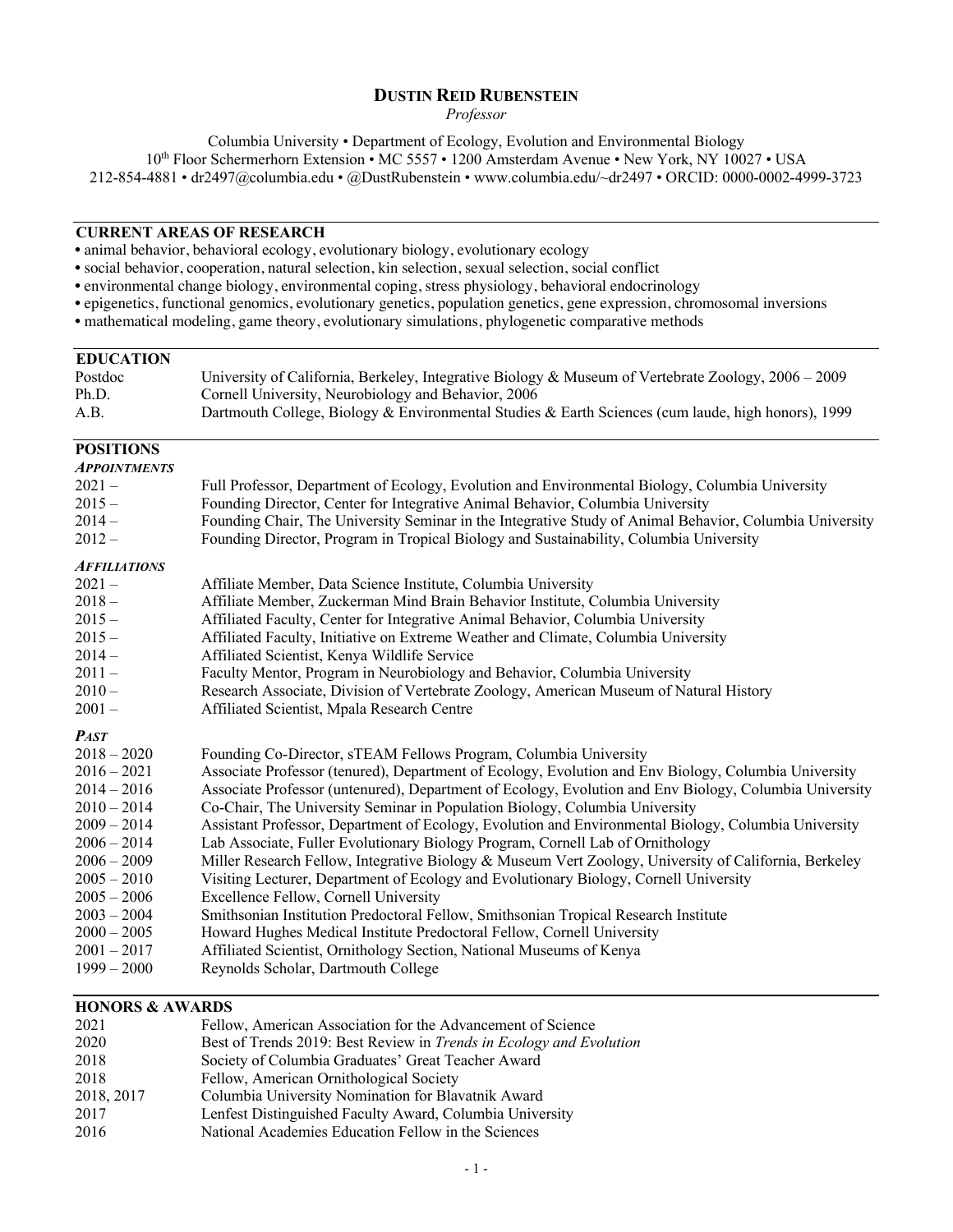| 2014 | National Geographic Explorer                                                                 |
|------|----------------------------------------------------------------------------------------------|
| 2013 | Elective Member, American Ornithologists' Union                                              |
| 2012 | Kavli Fellow, National Academy of Sciences                                                   |
| 2011 | Sackler Colloquium, Invited Speaker, National Academy of Sciences                            |
| 2010 | Outstanding New Investigator Award, Animal Behavior Society                                  |
| 2010 | Ned K. Johnson Young Investigator Award, American Ornithologists' Union                      |
| 2010 | Faculty of 1000, Contributing Faculty Member                                                 |
| 2010 | Columbia University Nomination for Packard Fellowship for Science and Engineering            |
| 2010 | Distinguished Graduates Hall of Fame, Hopewell Valley Central High School                    |
| 2008 | Young Investigators Symposium, American Ornithologists' Union                                |
| 2007 | Young Scientists Symposium, University of Michigan                                           |
| 2006 | Young Investigator Award, Society for Behavioral Neuroendocrinology                          |
| 2006 | Society of Sigma Xi, Full Member, Cornell University                                         |
| 2004 | Poster Award, Society for Behavioral Neuroendocrinology                                      |
| 2001 | Presentation Award, Society for Conservation Biology                                         |
| 1999 | First Prize, 8 <sup>th</sup> Annual Karen E. Wetterhahn Science Symposium, Dartmouth College |
| 1999 | Florence Fletcher Charles Botany Prize, Dartmouth College Department of Biological Sciences  |
| 1999 | Society of Sigma Xi, Associate Member, Dartmouth College                                     |
| 1999 | Second Honor Group, Dartmouth College                                                        |
| 1998 | Third Honor Group, Dartmouth College                                                         |
| 1997 | Citation of Academic Achievement, Dartmouth College Department of Earth Sciences             |
| 1994 | Finalist, International Science and Engineering Fair                                         |
| 1994 | Grand Prize, Mercer Science and Engineering Fair                                             |
|      |                                                                                              |

# **FELLOWSHIPS & GRANTS**

#### *FELLOWSHIPS*

| $2006 - 2009$                                                                                                                                                                                                                                                                                                         | Miller Research Fellowship, University of California, Berkeley                                                                                                                                                                                                                                                                                                                                                                                                                                                                                                                                                                                                                                                                                                                                                                                                                                                                                                                                                                                                                                                                                                                                                                                                                                                                                                             |
|-----------------------------------------------------------------------------------------------------------------------------------------------------------------------------------------------------------------------------------------------------------------------------------------------------------------------|----------------------------------------------------------------------------------------------------------------------------------------------------------------------------------------------------------------------------------------------------------------------------------------------------------------------------------------------------------------------------------------------------------------------------------------------------------------------------------------------------------------------------------------------------------------------------------------------------------------------------------------------------------------------------------------------------------------------------------------------------------------------------------------------------------------------------------------------------------------------------------------------------------------------------------------------------------------------------------------------------------------------------------------------------------------------------------------------------------------------------------------------------------------------------------------------------------------------------------------------------------------------------------------------------------------------------------------------------------------------------|
| $2006 - 2009$                                                                                                                                                                                                                                                                                                         | Council on Science and Technology Postdoctoral Fellowship, Princeton University (declined)                                                                                                                                                                                                                                                                                                                                                                                                                                                                                                                                                                                                                                                                                                                                                                                                                                                                                                                                                                                                                                                                                                                                                                                                                                                                                 |
| $2003 - 2004$                                                                                                                                                                                                                                                                                                         | Smithsonian Institution Predoctoral Fellowship, Smithsonian Tropical Research Institute                                                                                                                                                                                                                                                                                                                                                                                                                                                                                                                                                                                                                                                                                                                                                                                                                                                                                                                                                                                                                                                                                                                                                                                                                                                                                    |
| $2000 - 2005$                                                                                                                                                                                                                                                                                                         | Howard Hughes Medical Institute Predoctoral Fellowship in Biological Sciences                                                                                                                                                                                                                                                                                                                                                                                                                                                                                                                                                                                                                                                                                                                                                                                                                                                                                                                                                                                                                                                                                                                                                                                                                                                                                              |
| $2000 - 2003$                                                                                                                                                                                                                                                                                                         | National Science Foundation Graduate Research Fellowship (declined)                                                                                                                                                                                                                                                                                                                                                                                                                                                                                                                                                                                                                                                                                                                                                                                                                                                                                                                                                                                                                                                                                                                                                                                                                                                                                                        |
| $2000 - 2001$                                                                                                                                                                                                                                                                                                         | College of Agriculture and Life Sciences Excellence Fellowship, Cornell University (deferred)                                                                                                                                                                                                                                                                                                                                                                                                                                                                                                                                                                                                                                                                                                                                                                                                                                                                                                                                                                                                                                                                                                                                                                                                                                                                              |
| $1999 - 2000$                                                                                                                                                                                                                                                                                                         | James B. Reynolds Scholarship for Study Abroad, Dartmouth College                                                                                                                                                                                                                                                                                                                                                                                                                                                                                                                                                                                                                                                                                                                                                                                                                                                                                                                                                                                                                                                                                                                                                                                                                                                                                                          |
| <b>GRANTS</b><br>$2022 - 2025$<br>$2021 - 2024$<br>$2018 - 2019$<br>$2018 - 2020$<br>$2017 - 2021$<br>$2016 - 2017$<br>$2016 - 2017$<br>$2015 - 2017$<br>$2014 - 2017$<br>$2014 - 2016$<br>$2014 - 2015$<br>$2013 - 2017$<br>2013<br>$2012 - 2015$<br>$2011 - 2014$<br>$2011 - 2013$<br>$2011 - 2012$<br>2011<br>2010 | Australian Research Council (Co-PI with R Firman)<br>Australian Research Council (Co-PI with M Whiting, G While, A Ophir)<br>Global Scholars Program, Columbia University<br>Provost's Large-Scale Teaching & Learning Grant, Columbia University (PI with D Kelley)<br>National Science Foundation, IOS Physiological and Structural Systems<br>National Science Foundation, IOS Behavioral Systems (Meeting) (PI with B Dantzer)<br>Columbia University Seminars<br>National Science Foundation, IOS Behavioral Systems (DDIG) (PI with S Guindre-Parker)<br>President's Global Innovation Fund, Columbia University<br>National Science Foundation, IOS Behavioral Systems (Workshop) (PI with H Hofmann)<br>National Geographic Society<br>National Science Foundation, IOS Behavioral Systems<br>National Science Foundation, IOS Behavioral Systems (REU Supplement)<br>National Science Foundation, Extreme Science and Engineering Discovery Environment (XSEDE)<br>National Science Foundation, IOS Behavioral Systems<br>National Evolutionary Synthesis Center (NESCent) (PI with E Lacey, S Phelps, N Solomon)<br>National Evolutionary Synthesis Center (NESCent) (Co-PI with J Fewell, J Hunt)<br>Earth Institute Research Assistantship, Columbia University Earth Institute<br>Earth Institute Research Assistantship, Columbia University Earth Institute |
| 2010                                                                                                                                                                                                                                                                                                                  | Earth Institute Course Field Work Support Grant, Columbia University Earth Institute                                                                                                                                                                                                                                                                                                                                                                                                                                                                                                                                                                                                                                                                                                                                                                                                                                                                                                                                                                                                                                                                                                                                                                                                                                                                                       |
| 2010                                                                                                                                                                                                                                                                                                                  | Columbia University Seminars (PI with M Levandowsky)                                                                                                                                                                                                                                                                                                                                                                                                                                                                                                                                                                                                                                                                                                                                                                                                                                                                                                                                                                                                                                                                                                                                                                                                                                                                                                                       |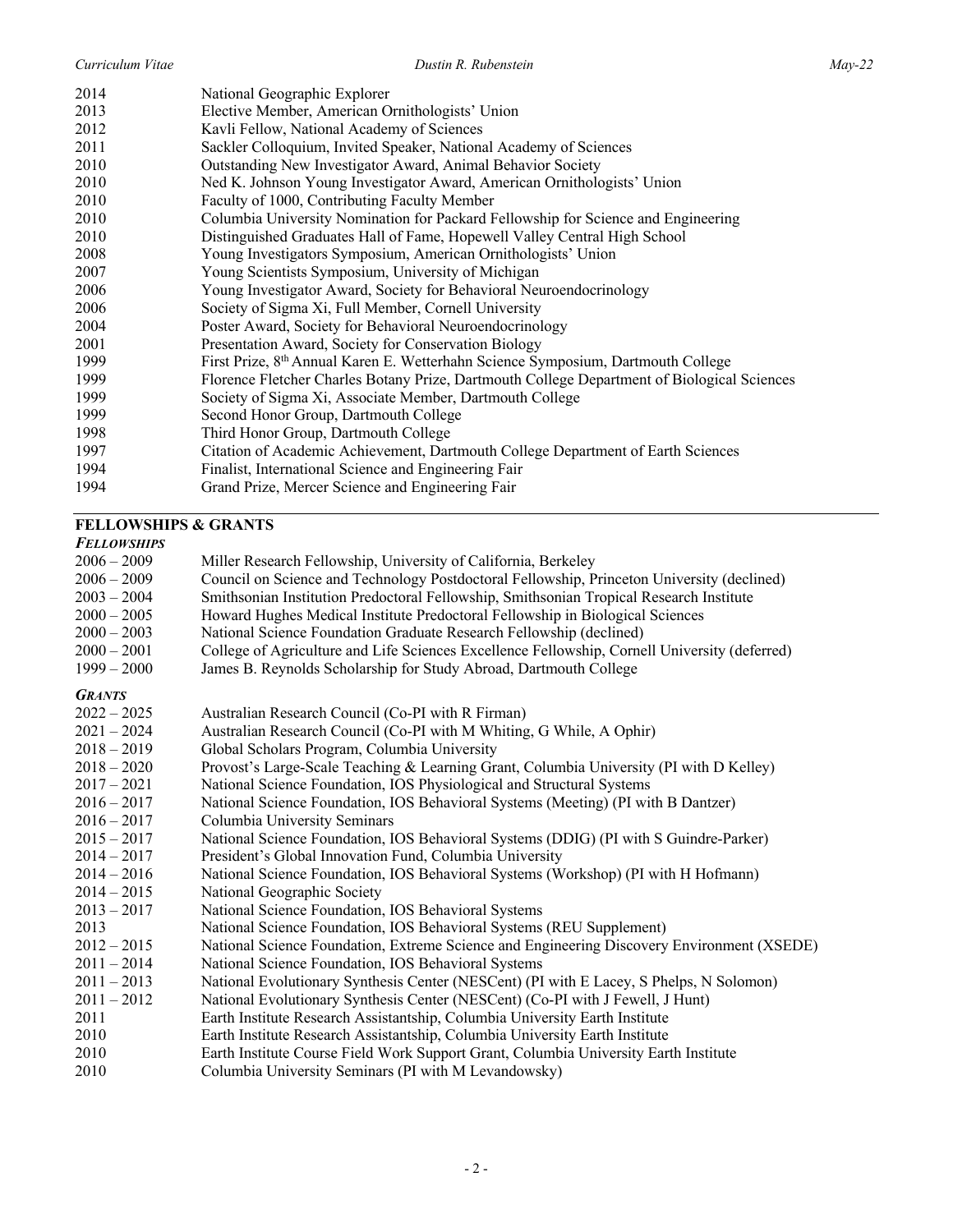# *GRADUATE AND POSTDOC GRANTS*

|               |                             | <b>GRADUATE AND POSTDOC GRANTS</b>                                                                         |
|---------------|-----------------------------|------------------------------------------------------------------------------------------------------------|
| 2008          |                             | Conference Travel Award, National Academy of Sciences                                                      |
| 2008          |                             | Conference Travel Award, American Ornithologists' Union                                                    |
| 2007          |                             | National Science Foundation Research Coordination Network Exchange Visit, E-BIRD                           |
| 2006          |                             | Student Research Grant in Animal Behavior, Cornell University                                              |
| 2006          |                             | National Science Foundation Travel Award, North American Ornithological Congress                           |
| 2006          |                             | Conference Travel Award, International Society for Behavioral Ecology (declined)                           |
| 2006          |                             | Conference Transportation Grant, Cornell University Graduate School                                        |
| $2005 - 2008$ |                             | National Science Foundation, Systematic Biology (senior personnel with I Lovette)                          |
| 2005          |                             | Lerner-Gray Grant for Marine Research, American Museum of Natural History                                  |
| 2005          |                             | Sigma Xi Grant-in-Aid of Research                                                                          |
| 2005          |                             | Walter E. Benning Fund Scholarship, Cornell Lab of Ornithology                                             |
| 2005          |                             | Research Travel Grant, Cornell University Graduate School                                                  |
| 2005          |                             | Cornell Sigma Xi Research Grant                                                                            |
| 2005          |                             | Student Research Grant in Animal Behavior, Cornell University                                              |
| 2005          |                             | Conference Travel Award, Society for Behavioral Neuroendocrinology                                         |
| 2005          |                             | Conference Transportation Grant, Cornell University Graduate School                                        |
| $2004 - 2005$ |                             | National Science Foundation, Doctoral Dissertation Improvement Grant (Co-PI with S Emlen)                  |
| 2004          |                             | Bentinck-Smith Fund, Cornell University (Co-PI with I Lovette)                                             |
| 2004          |                             | Animal Behavior Society Student Research Grant                                                             |
| 2004          |                             | Cornell Sigma Xi Research Grant                                                                            |
| 2004          |                             | Walter E. Benning Fund Scholarship, Cornell Lab of Ornithology                                             |
| 2004          |                             | Paul A. Stewart Award, Wilson Ornithological Society                                                       |
| 2004          |                             | Student Research Grant in Animal Behavior, Cornell University                                              |
| 2004          |                             | Frank M. Chapman Memorial Fund Grant, American Museum of Natural History                                   |
| 2004          |                             | Research Travel Grant, Cornell University Graduate School                                                  |
| 2004          |                             | Conference Travel Award, International Society for Behavioral Ecology                                      |
| 2004          |                             | Conference Transportation Grant, Cornell University Graduate School                                        |
| 2003          |                             | Society for Integrative and Comparative Biology Grant-in-Aid of Research                                   |
| 2003          |                             | Cornell Sigma Xi Research Grant                                                                            |
| 2003          |                             | Walter E. Benning Fund Scholarship, Cornell Lab of Ornithology                                             |
| 2003          |                             | Andrew W. Mellon Foundation Student Research Grant, Cornell University                                     |
| 2003          |                             | Harvard Travellers Club Permanent Fund Grant                                                               |
| 2003          |                             | Research Travel Grant, Cornell University Graduate School                                                  |
| 2003          |                             | Student Conference Support, Society for Integrative and Comparative Biology                                |
| 2003          |                             | Conference Transportation Grant, Cornell University Graduate School                                        |
| 2002          |                             | Cornell Sigma Xi Research Grant                                                                            |
| 2002          |                             | Walter E. Benning Fund Scholarship, Cornell Lab of Ornithology                                             |
| 2002          |                             | Frank M. Chapman Memorial Fund Grant, American Museum of Natural History                                   |
| 2002<br>2002  |                             | Andrew W. Mellon Foundation Student Research Grant, Cornell University                                     |
| 2002          |                             | American Ornithologists' Union Research Award<br>Research Travel Grant, Cornell University Graduate School |
| 2002          |                             | American Ornithologists' Union Membership Grant                                                            |
| 2002          |                             | Conference Transportation Grant, Cornell University Graduate School                                        |
| 2001          |                             | Cornell Sigma Xi Research Grant                                                                            |
| 2001          |                             | Mario Einaudi Center for International Studies Research Travel Grant, Cornell University                   |
| 2001          |                             | Conference Transportation Grant, Cornell University Graduate School                                        |
| 2001          |                             | Student Travel Award, Society for Conservation Biology                                                     |
|               |                             |                                                                                                            |
|               | <b>UNDERGRADUATE GRANTS</b> |                                                                                                            |
| 1999          |                             | Harvard Travellers Club Permanent Fund Grant                                                               |
| 1999          |                             | Explorers Club Youth Activity Fund Grant                                                                   |
| 1999          |                             | Class of 1939 Senior Scholars Program Grant, Dartmouth College                                             |
| 1998          |                             | Howard Hughes Research Internship, Dartmouth College                                                       |
| 1998          |                             | Andrew W. Mellon Foundation Student Research Grant, Dartmouth College                                      |
| 1998          |                             | Richter Senior Honors Thesis Research Grant, Dartmouth College                                             |
| 1996          |                             | First-Year Summer Research Project Grant, Dartmouth College                                                |

Summer Research Experience for Undergraduates (REU), American Museum of Natural History (declined)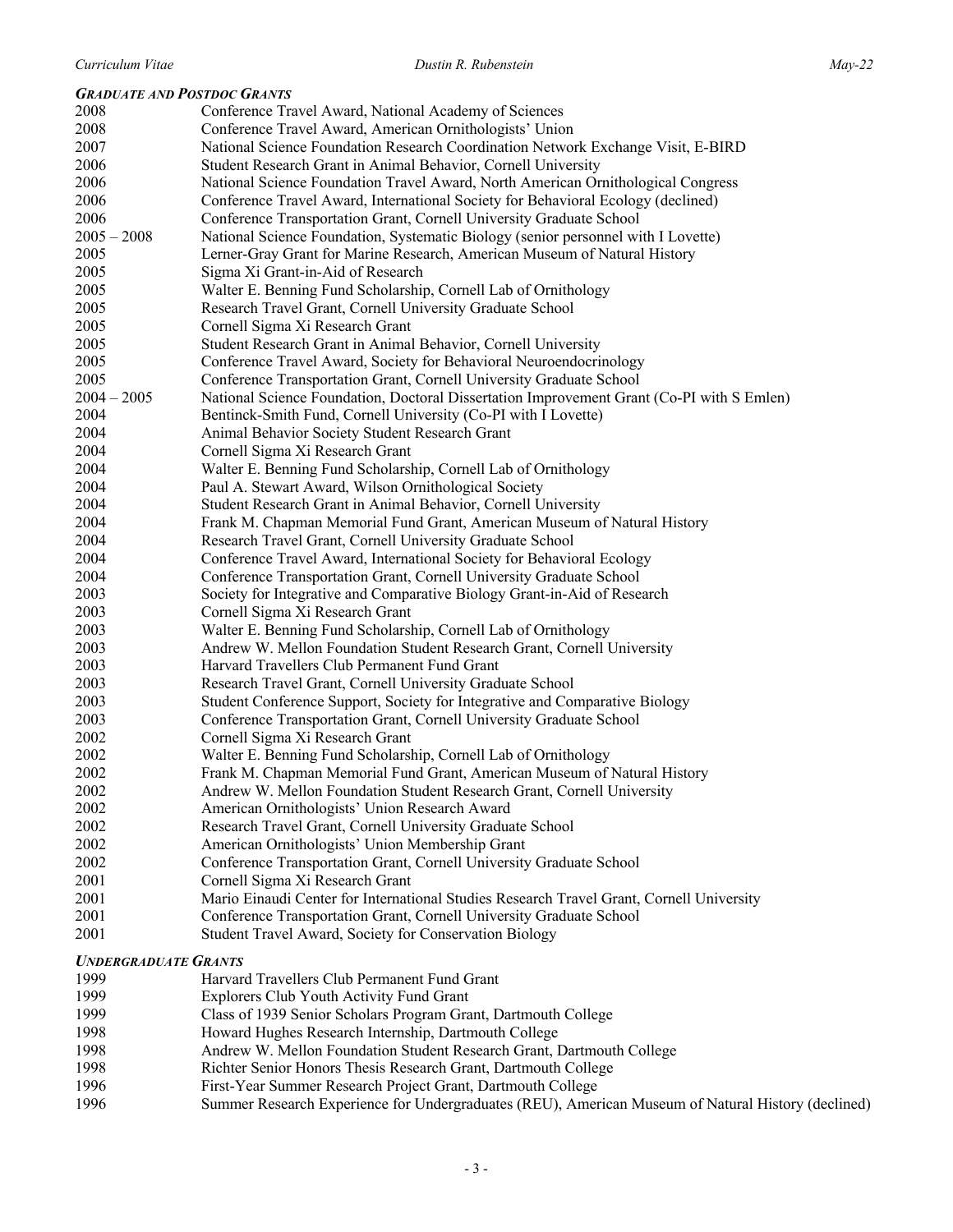# **PUBLICATIONS**

# *IN PREPARATION*

- 120. **Rubenstein DR** and J Solomon. Target-enriched enzymatic methyl-seq: flexible and inexpensive hybridization capture for studying DNA methylation.
- 119. Chang C-F, Chan, S-F, Liu, M, **Rubenstein, DR**, Huang, S-P, Chan S-C, Chen Y-Y, Lin Y-H, Tang Y, Shen S-F. Interspecific competition constrains the elevational distribution of social insects through suppression of cooperation.
- 118. Shah SS and **DR Rubenstein**. Fine-scale environmental conditions that govern dispersal determine population genetic structure of a complex cooperative breeder.
- 117. Shah SS and **DR Rubenstein**. Multilevel group augmentation benefits underlie plural breeding societies.
- 116. Shen S-F, RA Johnstone, M Liu and **DR Rubenstein**. The evolution of group size and kin structure in complex societies.

## *SUBMITTED*

- 115. Halupka L *et al.* (57 authors**,** including **DR Rubenstein**). The effect of climate change on offspring production in 201 avian populations: a global meta-analysis.
- 114. Shen S-F, HK Reeve, ST Emlen, M Liu and **DR Rubenstein**. Group size and the resolution of insider-outsider conflict in animal societies.
- 113. Falk JJ, **DR Rubenstein**, A Rico-Guevara and MS Webster. Intersexual social dominance mimicry drives female hummingbird polymorphism.
- 112. Lin Y-H, Y-Y Chen, **DR Rubenstein**, M Liu and S-F Shen. Environmental quality mediates the ecological dominance of cooperatively breeding birds.
- 111. Chan S-F, M Liu, **DR Rubenstein**, I-C Chen, Y-M Fan, Y-W Zheng and S-F Shen. Higher temperature variability in deforested mountain regions impacts the competitive advantage of nocturnal species.
- 110. Chak STC, SE Harris, KM Hultgren, JE Duffy and **DR Rubenstein**. Demographic inference provides insights into the extirpation and ecological dominance of eusocial snapping shrimps.

## *RESEARCH ARTICLES*

- 109. Rubenstein DI and **DR Rubenstein**. 2022. Social behavior and animal societies. In *Encyclopedia of Biodiversity, 3rd Edition* (Levin, SA, ed.). Elsevier, New York, In press.
- 108. Firman RC, **DR Rubenstein** and BA Buzatto. 2022. The spatial and temporal distribution of females influence the evolution of testes size in Australian rodents. *Biology Letters* 18:20220058.
- 107. Little J, **DR Rubenstein** and S Guindre-Parker. 2022. Plasticity in social behaviour varies with reproductive status in an avian cooperative breeder. *Proceedings of the Royal Society of London B* 289:20220355.
- 106. Shah SS and **DR Rubenstein**. 2022. Prenatal environmental conditions underlie alternative reproductive tactics that drive the formation of a mixed-kin cooperative society. *Science Advances* 8:eabk2220.
- 105. Chen Y-Y, **DR Rubenstein** and S-F Shen. 2022. Cooperation and lateral forces: moving beyond bottom-up and top-down drivers of animal population dynamics. *Frontiers in Psychology* 13:768773.
- 104. Liu M, **DR Rubenstein**, SA Cheong and S-F Shen. 2021. Antagonistic effects of long- and short-term environmental variation on species coexistence. *Proceedings of the Royal Society of London B* 288:20211491.
- 103. Falk JJ, MS Webster and **DR Rubenstein**. 2021. Male-like ornamentation in female hummingbirds results from social harassment rather than sexual selection. *Current Biology* 31:4381-4387.
- 102. Guindre-Parker S and **DR Rubenstein**. 2021. Long-term measures of climate unpredictability shape the avian endocrine stress axis. *The American Naturalist* 198:394-405.
- 101. Mazzei R and **DR Rubenstein**. 2021. Larval ecology, dispersal and the evolution of sociality in the sea. *Ethology* 127:808–820.
- 100. Chak STC, SE Harris, KM Hultgren, NW Jeffrey and **DR Rubenstein**. 2021. Eusociality in snapping shrimps is associated with larger genomes and an accumulation of transposable elements. *Proceedings of the National Academy of Sciences USA* 118:e2025051118.
- 99. **Rubenstein DR**, A Corvelo, MD MacManes, R Maia, G Narzisi, A Rousaki, P Vandenabeele, M Shawkey and J Solomon. 2021. Feather gene expression elucidates the developmental basis of iridescence in African starlings. *Journal of Heredity* 112:417-429.
- 98. Diamant ES, JJ Falk and **DR Rubenstein**. 2021. Male-like female morphs in hummingbirds: the evolution of a widespread sex-limited plumage polymorphism. *Proceedings of the Royal Society of London B* 288:20203004.
- 97. Liu M, B-F Chen, **DR Rubenstein** and S-F Shen. 2020. Social rank modulates how environmental quality influences cooperation and conflict within animal societies. *Proceedings of the Royal Society of London B* 287:20201720.
- 96. Antonson ND, **DR Rubenstein**, ME Hauber and CA Botero. 2020. Ecological uncertainty favours the diversification of host use in avian brood parasites. *Nature Communications* 11:4185.
- 95. Tsai H-Y, **DR Rubenstein**, B-F Chen, M Liu, S-F Chan, Y-M Fan, D-P Chen, S-J Sun, T-N Yuan and S-F Shen. 2020. Antagonistic effects of intraspecific cooperation and interspecific competition on thermal performance. *eLife* 9:e57022.
- 94. Guindre-Parker S and **DR Rubenstein**. 2020. Survival benefits of group living in a fluctuating environment. *The American Naturalist* 195:1027-1036.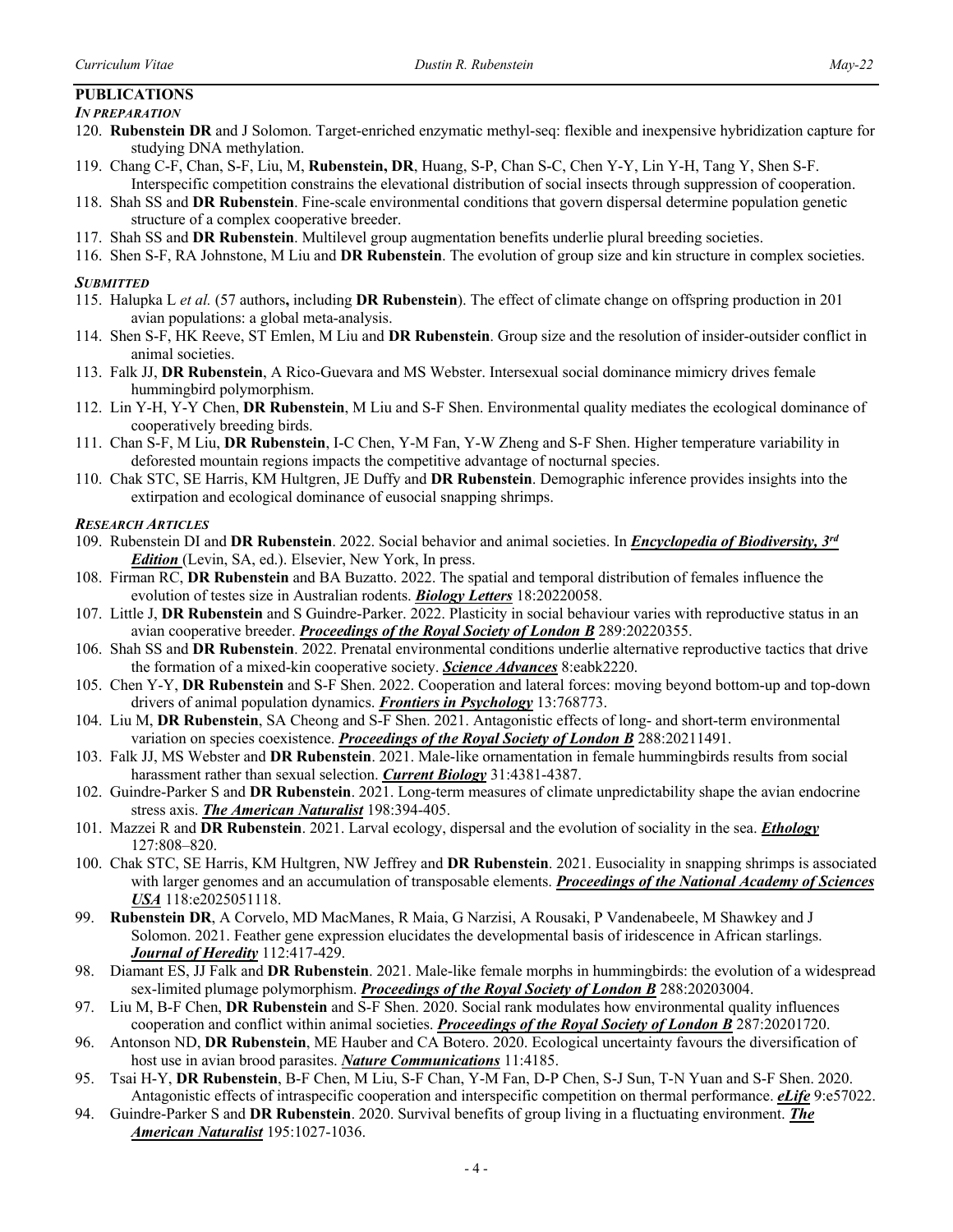- 93. Liu M, S-F Chan, **DR Rubenstein**, S-J Sun, B-F Chen and S-F Shen. 2020. Ecological transitions in grouping benefits explain the paradox of environmental quality and sociality. *The American Naturalist* 195:818-832.
- 92. Tsai H-Y, **DR Rubenstein**, Y-M Fan, T-N Yuan, B-F Chen, Y Tang, I-C Chen and SF Shen. 2020. Locally-adapted reproductive photoperiodism determines population vulnerability to climate change. *Nature Communications* 11:1398.
- 91. Firman RC, **DR Rubenstein**, JM Moran, KC Rowe and BA Buzatto. 2020. Extreme and variable climatic conditions drive the evolution of sociality in Australian rodents. *Current Biology* 30:691-697.
- 90. Chen B-F, M Liu, **DR Rubenstein**, S-J Sun, J-N Liu, Y-H Lin and S-F Shen. 2020. A chemically triggered transition from conflict to cooperation in burying beetles. *Ecology Letters* 23:467-475.
- 89. Chak STC and **DR Rubenstein**. 2019. TERAD: Extraction of transposable element composition from RADseq data. *Molecular Ecology Resources* 19:1681-1688.
- 88. Liu M, **DR Rubenstein**, S-A Cheong and S-F Shen. 2019. A continuum of biological adaptations to environmental fluctuation. *Proceedings of the Royal Society of London B* 286:20191623.
- 87. Wu S, C-M Chang, **DR Rubenstein**, C-M Yang, Y-T Huang, H-H Lin, L-C Shih, S-W Chen and S-F Shen. 2019. Artificial intelligence reveals environmental constraints on colour diversity in insects. *Nature Communications* 10:4554.
- 86. Siller SJ and **DR Rubenstein**. 2019. A tissue comparison of DNA methylation in the glucocorticoid receptor (Nr3c1) gene promoter in the European starling. *Integrative and Comparative Biology* 59:264-272.
- 85. **Rubenstein DR**, JA Ågren, L Carbone, NC Elde, HE Hoekstra, KM Kapheim, L Keller, CS Moreau, AL Toth, S Yeaman and HA Hofmann. 2019. Coevolution of genome architecture and social behavior. *Trends in Ecology and Evolution* 34:844-855.
- 84. Cheng Y-R, **DR Rubenstein** and S-F Shen. 2019. Nest predation predicts infanticide in a cooperatively breeding bird. *Biology Letters* 15:20193014.
- 83. Chak STC and **DR Rubenstein**. 2019. Social transitions in sponge-dwelling snapping shrimp. *Current Opinion in Insect Science* 34:33-39.
- 82. Lin Y-H, S-F Chan, **DR Rubenstein**, M Liu and S-F Shen. 2019. Resolving the paradox of environmental quality and sociality: the ecological causes and consequences of cooperative breeding in two lineages of birds. *The American Naturalist* 194:207-216.
- 81. **Rubenstein DR**. 2019. Animal society. In *Encyclopedia of Animal Cognition and Behavior* (Vonk, J and TK Schelford, eds.). Springer, New York, pp. 1-3.
- 80. Ellis VA, EHR Sari, **DR Rubenstein**, RC Dickerson, S Bensch and RE Ricklefs. 2019. The global biogeography of avian haemosporidian parasites is characterized by local diversification and intercontinental dispersal. *Parasitology* 146:213- 219.
- 79. Shen S-F and **DR Rubenstein**. 2019. Environmental uncertainty and social behavior. In *Encyclopedia of Animal Behavior, 2nd Edition* (Choe, J, ed.). Elsevier, New York, Volume 4, pp. 807-815.
- 78. Guindre-Parker, S and **DR Rubenstein**. 2018. No short-term physiological costs of offspring care in a cooperatively breeding bird. *Journal of Experimental Biology* 221:jeb186569.
- 77. Guindre-Parker, S and **DR Rubenstein**. 2018. The oxidative costs of parental care in cooperative and pair-breeding African starlings. *Oecologia* 188:53-63.
- 76. Liu M, **DR Rubenstein**, S-A Cheong and S-F Shen. 2018. Multitasking and the evolution of optimal clutch size in fluctuating environments. *Ecology and Evolution* 8:8803–8817.
- 75. Guindre-Parker S and **DR Rubenstein**. 2018. Multiple fitness benefits of alloparental care in a fluctuating environment. *Royal Society Open Science* 5:172406.
- 74. Pikus AE, S Guindre-Parker and **DR Rubenstein**. 2018. Testosterone, social status and parental care in a cooperatively breeding bird. *Hormones and Behavior* 97:85-93.
- 73. Gaynor KM, JW Solomon, JE Duffy, L Jessell, S Siller and **DR Rubenstein**. 2017. Development of genome- and transcriptome-derived microsatellites in related species of snapping shrimps with highly duplicated genomes. *Molecular Ecology Resources* 17:e160-e173.
- 72. Brooks KC, R Maia, JE Duffy, KM Hultgren and **DR Rubenstein**. 2017. Ecological generalism facilitates the evolution of sociality in snapping shrimps. *Ecology Letters* 20:1516-1525.
- 71. Dantzer B and **DR Rubenstein**. 2017. Introduction to symposium: the developmental and proximate mechanisms causing individual variation in cooperative behavior. *Integrative and Comparative Biology* 57:560-565.
- 70. Shen S-F, ST Emlen, WD Koenig and **DR Rubenstein**. 2017. The ecology of cooperative breeding behaviour. *Ecology Letters* 20:708-720.
- 69. Chak STC, JE Duffy, KM Hultgren and **DR Rubenstein**. 2017. Evolutionary transitions towards eusociality in snapping shrimps. *Nature Ecology & Evolution* 1:0096.
- 68. Cornwallis CK, CA Botero, **DR Rubenstein**, PA Downing, SA West and AS Griffin. 2017. Cooperation facilitates the colonization of harsh environments. *Nature Ecology & Evolution* 1:0057.
- 67. **Rubenstein DR** and P Abbot. 2017. The evolution of social evolution. In *Comparative Social Evolution* (**Rubenstein DR** and P Abbot, eds.). Cambridge University Press, Cambridge, pp. 1-18.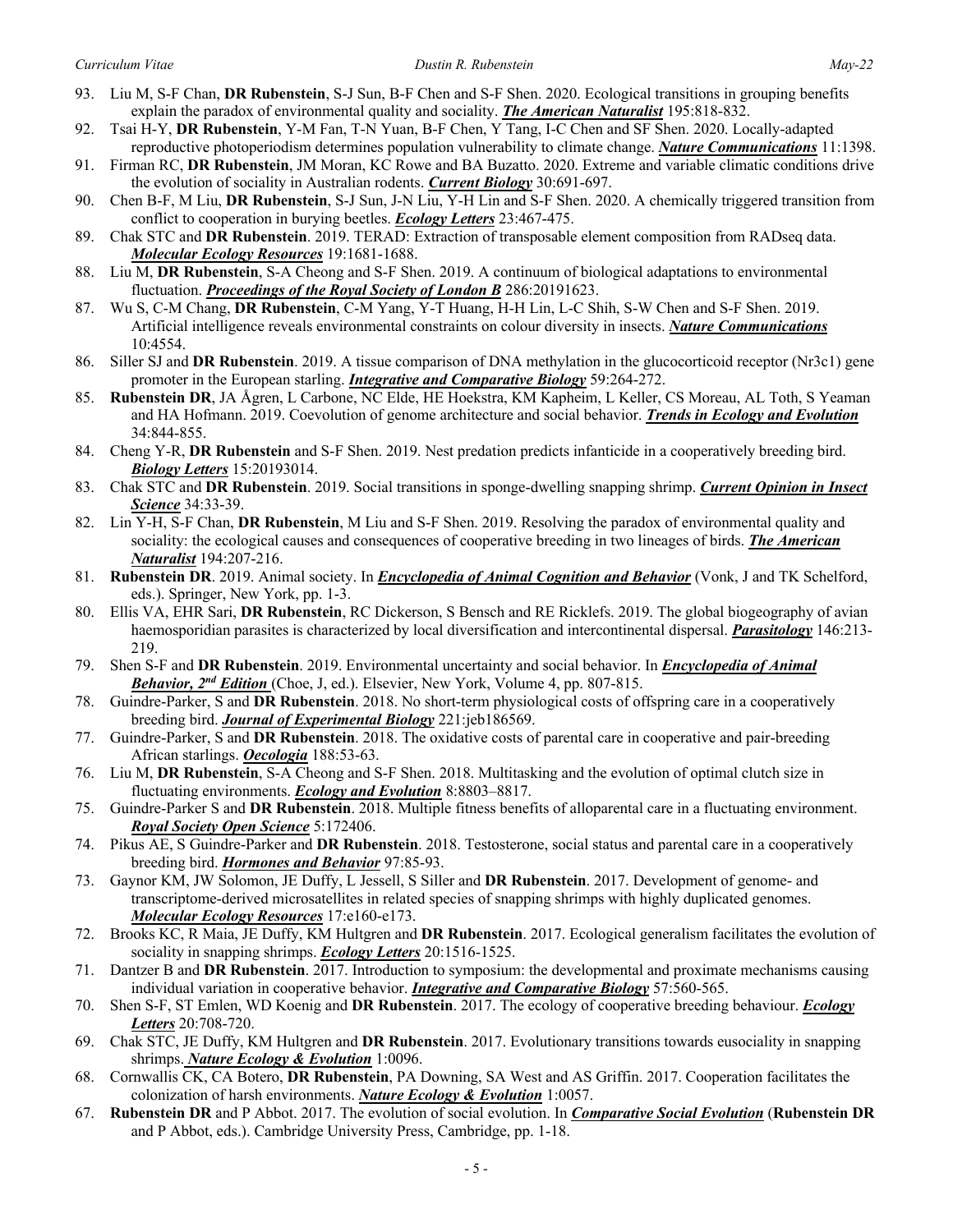- 66. Hultgren KM, JE Duffy and **DR Rubenstein**. 2017. Sociality in snapping shrimps. In *Comparative Social Evolution* (**Rubenstein DR** and P Abbot, eds.). Cambridge University Press, Cambridge, 224-249.
- 65. **Rubenstein DR** and P Abbot. 2017. Social synthesis: opportunities for comparative social evolution. In *Comparative Social Evolution* (**Rubenstein DR** and P Abbot, eds.). Cambridge University Press, Cambridge, 427-452.
- 64. Hofmeister NR and **DR Rubenstein**. 2016. Environmental variability and the evolution of the glucocorticoid receptor (*Nr3c1*) in African starlings. *Ecology Letters* 19:1219-1227.
- 63. Hofmann HA, SCP Renn and **DR Rubenstein**. 2016. Introduction to symposium: new frontiers in the integrative study of animal behavior: nothing in neuroscience makes sense except in the light of behavior. *Integrative and Comparative Biology* 56:1192-1196.
- 62. Rubalcaba JG, V Polo, R Maia, **DR Rubenstein** and JP Veiga. 2016. Sexual and natural selection in the evolution of extended phenotypes: the use of green nesting material in starlings. *Journal of Evolutionary Biology* 29:1585-1592.
- 61. Jeffery NW, KM Hultgren, TCS Chak, TR Gregory and **DR Rubenstein**. 2016. Patterns of genome size variation in snapping shrimp. *Genome* 59:393-402.
- 60. Maia R, **DR Rubenstein** and MD Shawkey. 2016. Selection, constraint and the evolution of coloration in African starlings. *Evolution* 70:1064-1079.
- 59. **Rubenstein DR**, CA Botero and EA Lacey. 2016. Discrete but variable structure of animal societies leads to the false perception of a social continuum. *Royal Society Open Science* 3:160147.
- 58. Keen SC, CD Meliza, JA Piloswky and **DR Rubenstein**. 2016. Song in a social and sexual context: vocalizations signal identity and rank in both sexes of a cooperative breeder. *Frontiers in Ecology and Evolution* 4:46.
- 57. **Rubenstein DR**, HE Skolnik, A Berrio, F Champagne, S Phelps and J Solomon. 2016. Sex-specific fitness effects of unpredictable early life conditions are associated with DNA methylation in the avian glucocorticoid receptor. *Molecular Ecology* 25:1714-1728.
- 56. **Rubenstein DR**. 2016. Superb starlings: cooperation and conflict in an unpredictable environment. In *Cooperative Breeding in Vertebrates: Studies of Ecology, Evolution, and Behavior* (Koenig WD and JL Dickinson, eds.). Cambridge University Press, Cambridge, pp. 181-196.
- 55. **Rubenstein DR** and HA Hofmann. 2015. Proximate pathways underlying social behavior. *Current Opinion in Behavioral Sciences* 6:154-159.
- 54. Chak TCS, **DR Rubenstein** and JE Duffy. 2015. Social control of reproduction and breeding monopolization in the eusocial snapping shrimp *Synalpheus elizabethae*. *The American Naturalist* 186:660-668.
- 53. Pollack LJ and **DR Rubenstein**. 2015. The fitness consequences of kin-biased dispersal in a cooperatively breeding bird. *Biology Letters* 11:20150336.
- 52. Chak TCS, JE Duffy and **DR Rubenstein**. 2015. Reproductive skew drives patterns of sexual dimorphism in spongedwelling snapping shrimps. *Proceedings of the Royal Society of London B* 282:20150342.
- 51. Apakupakul K and **DR Rubenstein**. 2015. Bateman's principle is reversed in a cooperatively breeding bird. *Biology Letters* 11:20150034.
- 50. Taborsky M, HA Hofmann, AK Beery, DT Blumstein, LD Hayes, EA Lacey, EP Martins, SM Phelps, NG Solomon and **DR Rubenstein**. 2015. Taxon matters: promoting integrative studies of social behavior. *Trends in Neuroscience* 38:189-191.
- 49. Weinman LR, J Solomon and **DR Rubenstein**. 2015. A comparison of single nucleotide polymorphism and microsatellite markers for analysis of parentage and kinship in a cooperatively breeding bird. *Molecular Ecology Resources* 15:502- 511.
- 48. Botero CA, FJ Weissing, J Wright and **DR Rubenstein**. 2015. Evolutionary tipping points in the capacity to adapt to environmental change. *Proceedings of the National Academy of Sciences USA* 112:184-189.
- 47. **Rubenstein DR** and HA Hofmann. 2015. The integrative study of animal behavior. *Current Opinion in Behavioral Sciences* 6:v-viii.
- 46. Hofmann HA, AK Beery, DT Blumstein, ID Couzin, RL Earley, LD Hayes, PL Hurd, EA Lacey, SM Phelps, NG Solomon, M Taborsky, LJ Young and **DR Rubenstein**. 2014. An evolutionary framework for studying mechanisms of social behavior. *Trends in Ecology and Evolution* 29:581-589.
- 45. Sun S-J, **DR Rubenstein**, J-N Liu, M Liu, B-F Chen, S-F Chan, W Hwang, P-S Yang and S-F Shen. 2014. Climatemediated cooperation promotes niche expansion in burying beetles. *eLife* 3:e02440.
- 44. Shen S-F. E Akçay and **DR Rubenstein**. 2014. Group size and social conflict in complex societies. *The American Naturalist* 183:301-310.
- 43. Keen SC, CD Meliza and **DR Rubenstein**. 2013. Flight calls signal group and individual identity but not kinship in a cooperatively breeding bird. *Behavioral Ecology* 24:1279-1285.
- 42. Meliza CD, SC Keen and **DR Rubenstein**. 2013. Pitch- and spectral-based dynamic time warping methods for comparing field recordings of harmonic avian vocalizations. *Journal of the Acoustical Society of America* 134:1407-1415.
- 41. Seddon N, CA Botero, JA Tobias, PO Dunn, H MacGregor, **DR Rubenstein**, A Uy, JT Weir, LA Whittingham and RJ Safran. 2013. Sexual selection accelerates signal evolution during speciation in birds. *Proceedings of the Royal Society of London B* 280:20131065.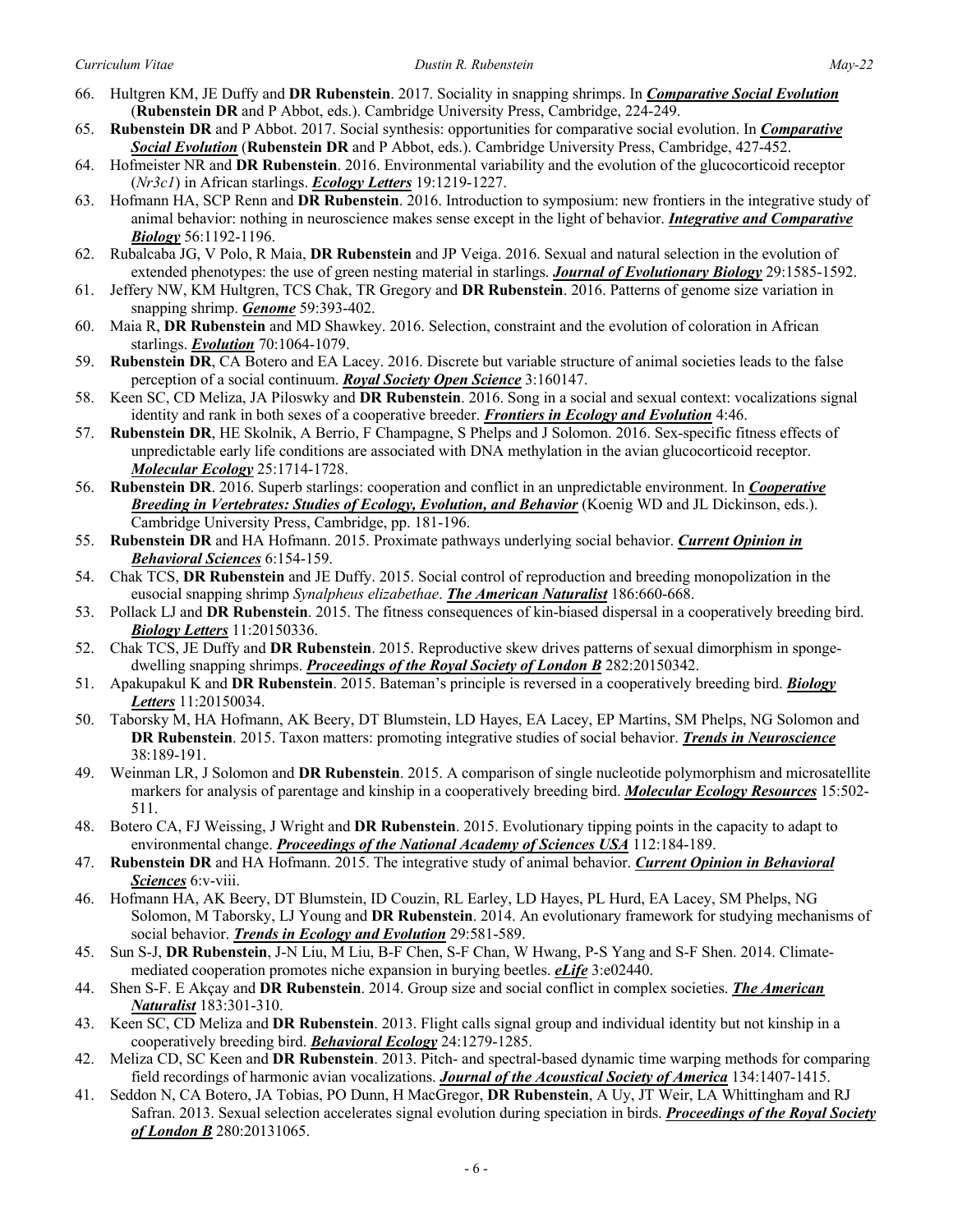- 40. Maia R, **DR Rubenstein** and MD Shawkey. 2013. Key ornamental innovations facilitate diversification in an avian radiation. *Proceedings of the National Academy of Sciences USA* 110:10687-10692.
- 39. Mark MM and **DR Rubenstein**. 2013. Physiological costs and carry-over effects of avian interspecific brood parasitism influence reproductive tradeoffs. *Hormones and Behavior* 63:717-722.
- 38. Pilowsky JA and **DR Rubenstein**. 2013. Social context and the lack of sexual dimorphism in song in an avian cooperative breeder. *Animal Behaviour* 85:709-714.
- 37. Rubenstein DI and **DR Rubenstein**. 2013. Social behavior. In *Encyclopedia of Biodiversity, 2nd Edition* (Levin, SA, ed.). Elsevier, New York, Volume 6, pp. 571-579.
- 36. Duffy JE, KS Macdonald, KM Hultgren, TCS Chak and **DR Rubenstein**. 2013. Decline and extinction of Caribbean eusocial shrimp. *PLOS ONE* 8:e54637.
- 35. Creel S, B Danzter, W Goymann and **DR Rubenstein**. 2013. The ecology of stress: effects of the social environment. *Functional Ecology* 27:66-80.
- 34. **Rubenstein DR**. 2012. Family feuds: social competition and sexual conflict in complex societies. *Philosophical Transactions of the Royal Society B* 367:2304-2313.
- 33. **Rubenstein DR**. 2012. Sexual and social competition: broadening perspectives by defining female roles. *Philosophical Transactions of the Royal Society B* 367:2248-2252.
- 32. Lovette IJ, BS Arbogast, RL Curry, RM Zink, CA Botero, JP Sullivan, AL Talba, RB Harris, **DR Rubenstein**, RE Ricklefs and E Bermingham. 2012. Phylogenetic relationships of the mockingbirds and thrashers (Aves: Mimidae). *Molecular Phylogenetics and Evolution* 63:219-229.
- 31. Botero CA and **DR Rubenstein**. 2012. Fluctuating environments, sexual selection and the evolution of flexible mate choice in birds. *PLOS ONE* 7:e32311.
- 30. **Rubenstein DR**. 2011. Spatiotemporal environmental variation, risk aversion and the evolution of cooperative breeding as a bet-hedging strategy. *Proceedings of the National Academy of Sciences USA* 108:10816-10822.
- 29. Jetz W*\** and **DR Rubenstein***\**. 2011. Environmental uncertainty and the global biogeography of cooperative breeding in birds. *Current Biology* 21:72-78. *\*contributed equally*
- 28. **Rubenstein DR** and JA Kealey. 2010. Cooperation, conflict, and the evolution of complex animal societies. *Nature Education Knowledge* 1:47.
- 27. Blumstein DT, LA Ebensperger, LD Hayes, RA Vásquez, TH Ahern, JR Burger, AG Dolezal, A Dosmann, G González-Mariscal, BN Harris, EA Herrera, EA Lacey, J Mateo, L McGraw, D Olazabal, M Ramenofsky, **DR Rubenstein**, SA Sakhai, W Saltzman, C Sainz-Borgo, M Soto-Gamboa, ML Stewart, TW Wey, JC Wingfield and LJ Young. 2010. Towards an integrative understanding of social behavior: new models and new opportunities. *Frontiers in Neuroscience* 4:1-9.
- 26. **Rubenstein DR** and IJ Lovette. 2009. Reproductive skew and selection on female ornamentation in social species. *Nature* 462:786-789.
- 25. **Rubenstein DR** and S-F Shen. 2009. Reproductive conflict and the costs of social status in cooperatively breeding vertebrates. *The American Naturalist* 173:650-661.
- 24. **Rubenstein DR** and ME Hauber. 2008. Dynamic feedback between phenotype and physiology in sexually selected traits. *Trends in Ecology and Evolution* 23:655-658.
- 23. **Rubenstein DR**, AF Parlow, CR Hutch and LB Martin. 2008. Environmental and hormonal correlates of immune activity in a cooperatively breeding tropical bird. *General and Comparative Endocrinology* 159:10-15.
- 22. Vitousek MN, **DR Rubenstein**, K Nelson and M Wikelski. 2008. Are hotshots always hot? A longitudinal study of hormones, behavior, and reproductive success in male marine iguanas. *General and Comparative Endocrinology* 157:227-232.
- 21. Lovette IJ, BV McCleery, AL Talba and **DR Rubenstein**. 2008. A complete species-level molecular phylogeny for the "Eurasian" starlings (Sturnidae: *Sturnus*, *Acridotheres*, and allies): recent diversification in a highly social and dispersive avian group. *Molecular Phylogenetics and Evolution* 47:251-260.
- 20. **Rubenstein DR**, BV McCleery and JE Duffy. 2008. Microsatellite development suggests evidence of polyploidy in the social sponge-dwelling snapping shrimp *Zuzalpheus brooksi*. *Molecular Ecology Resources* 8:890-894.
- 19. Martin LB and **DR Rubenstein**. 2008. Stress hormones in tropical birds: patterns and future directions. *Ornitologia Neotropical* 19 (Suppl.):207-218.
- 18. **Rubenstein DR** and IJ Lovette. 2007. Temporal environmental variability drives the evolution of cooperative breeding in birds. *Current Biology* 17:1414-1419.
- 17. **Rubenstein DR**. 2007. Territory quality drives intraspecific patterns in extrapair paternity. *Behavioral Ecology* 18:1058- 1064.
- 16. **Rubenstein DR**. 2007. Female extrapair mate choice in a cooperative breeder: trading sex for help and increasing offspring heterozygosity. *Proceedings of the Royal Society of London B* 274:1895-1903.
- 15. **Rubenstein DR**. 2007. Temporal but not spatial environmental variation drives adaptive offspring sex allocation in a plural cooperative breeder. *The American Naturalist* 170:155-165.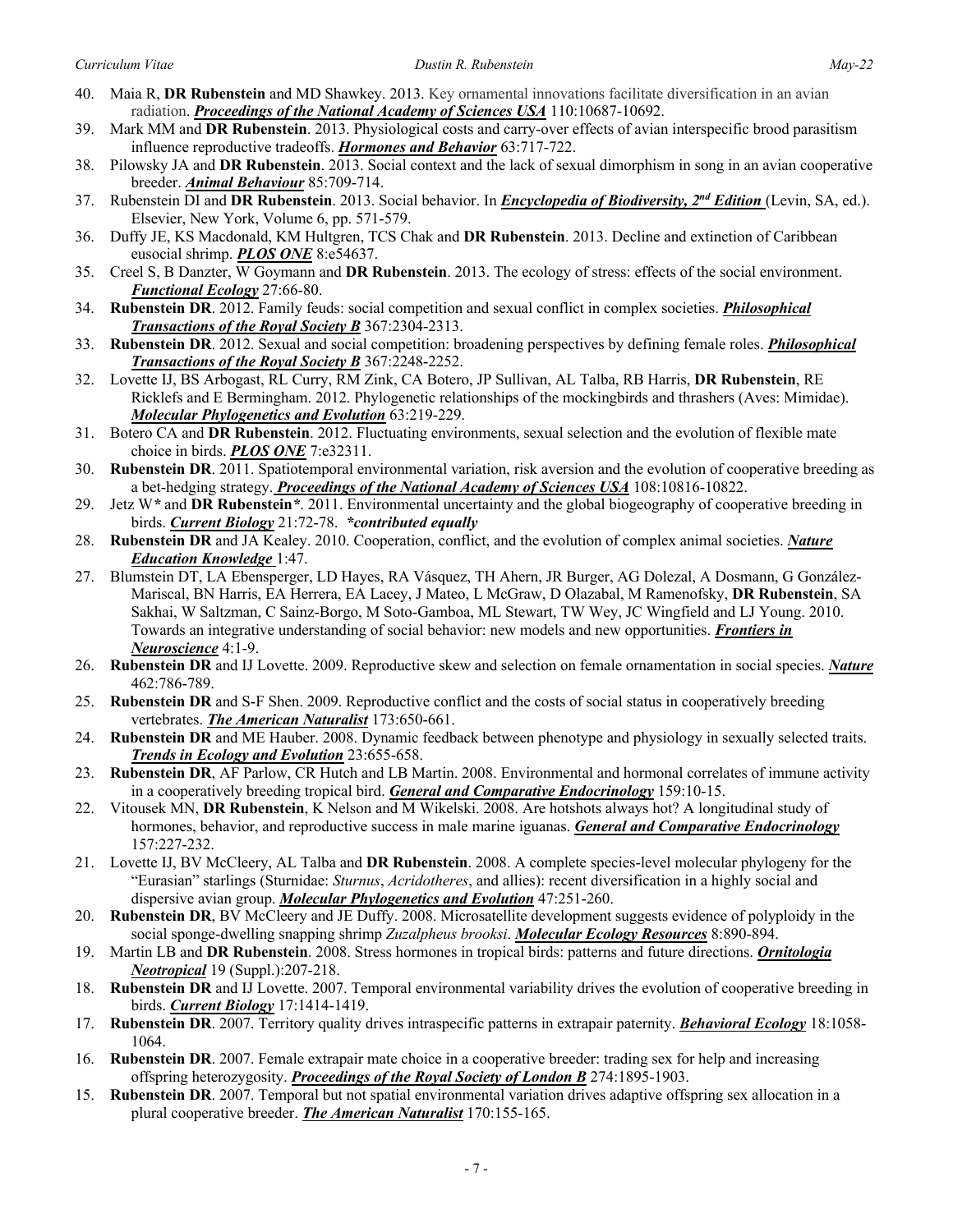- 14. Lovette IJ and **DR Rubenstein**. 2007. A comprehensive molecular phylogeny of the starlings (Aves: Sturnidae) and mockingbirds (Aves: Mimidae): congruent mtDNA and nuclear trees for a cosmopolitan avian radiation. *Molecular Phylogenetics and Evolution* 44:1031-1056.
- 13. Sachs JL and **DR Rubenstein**. 2007. The evolution of cooperative breeding; is there cheating? *Behavioural Processes* 76:131-137.
- 12. **Rubenstein DR**. 2007. Stress hormones and sociality: integrating social and environmental stressors. *Proceedings of the Royal Society of London B* 274:967-975.
- 11. Vitousek MN, **DR Rubenstein** and M Wikelski. 2007. The evolution of foraging behavior in the Galápagos marine iguana: natural and sexual selection on body size drives ecological, morphological, and behavioral specialization. In *Foraging Behavior in Lizards* (Reilly SM, DB Miles and LD McBrayer, eds.). Cambridge University Press, Cambridge, pp. 491-507.
- 10. **Rubenstein DR**, DI Rubenstein, PW Sherman and TA Gavin. 2006. Pleistocene park: does re-wilding North America represent sound conservation for the 21st century? *Biological Conservation* 132:232-238.
- 9. Lovette IJ, **DR Rubenstein** and WN Watetu. 2006. Provisioning of fledgling conspecifics by males of the brood-parasitic cuckoos *Chrysococcyx klaas* and *C. caprius*. *The Wilson Journal of Ornithology* 118:99-101.
- 8. **Rubenstein DR** 2005. Isolation and characterization of polymorphic microsatellite loci in the plural cooperatively breeding superb starling, *Lamprotornis superbus*. *Molecular Ecology Notes* 5:739-744.
- 7. **Rubenstein DR** and M Wikelski. 2005. Steroid hormones and aggression in female Galápagos marine iguanas. *Hormones and Behavior* 48:329-341.
- 6. McRae SB, ST Emlen, **DR Rubenstein** and SM Bogdanowicz. 2005. Polymorphic microsatellite loci in a plural breeder, the grey-capped social weaver (*Pseudonigrita arnaudi*), isolated with an improved enrichment protocol using fragment size-selection. *Molecular Ecology Notes* 5:16-20.
- 5. Royle JA and **DR Rubenstein**. 2004. The role of species abundance in determining breeding origins of migratory birds with stable isotopes. *Ecological Applications* 14:1780-1788.
- 4. **Rubenstein DR** and KA Hobson. 2004. From birds to butterflies: animal movement patterns and stable isotopes. *Trends in Ecology and Evolution* 19:256-263.
- 3. **Rubenstein DR** and M Wikelski. 2003. Seasonal changes in food quality: a proximate cue for reproductive timing in marine iguanas. *Ecology* 84:3013-3023.
- 2. **Rubenstein DR**, CP Chamberlain, RT Holmes, MP Ayres, JR Waldbauer, GR Graves and NC Tuross. 2002. Linking breeding and wintering ranges of a migratory songbird using stable isotopes. *Science* 295:1062-1065.
- 1. Rittschof D, J Sarrica, and **DR Rubenstein**. 1995. Shell dynamics and microhabitat selection by striped legged hermit crabs, *Clibanarius vittatus* (Bosc). *Journal of Experimental Marine Biology and Ecology* 192:157-172.

# *OTHER ARTICLES*

- 16. **Rubenstein DR**. 2021. Social evolution. *Henry Stewart Talks*.
- 15. **Rubenstein DR**. 2021. Darwinian puzzles: from natural to sexual to kin selection. *AMNH Seminars on Science*.
- 14. **Rubenstein DR** and DI Rubenstein. 2016. From Pleistocene to trophic rewilding: a wolf in sheep's clothing. *Proceedings of the National Academy of Sciences USA* 113:E1.
- 13. **Rubenstein DR**, H Hofmann, E Akçay, S Alonzo, E Archie, A Beery, R Calisi-Rodríguez, K Carleton, B Chow, J Dubnau, C Grozinger, E Ketterson, A Leifer, T Linksvayer, M MacManes, L Martin, K McGraw, L McGraw, T Mendelson, L O'Connell, A Ophir, L Remage-Healey, S Renn, T Roth, J Tung and S Woolley. 2014. New frontiers for the integrative study of animal behavior. *National Science Foundation White Paper*.
- 12. **Rubenstein DR**. 2012. The Flexible Phenotype: A Body-Centered Integration of Ecology, Physiology, and Behaviour (Book Review). *The Quarterly Review of Biology* 87:264.
- 11. **Rubenstein DR** and JE Duffy. 2012. Scientists at work: notes from the field in Belize. *The New York Times* July 18-27, 2012.
- 10. **Rubenstein DR**. 2011. From the big city to the bush. *Mpala Memos* July:7.
- 9. **Rubenstein DR**. 2010. Evolutionary Behavioral Ecology (Book Review). *The Quarterly Review of Biology* 85:504.
- 8. **Rubenstein DR**. 2010. Scientists at work: notes from the field in Kenya. *The New York Times* July 13-28, 2010.
- 7. **Rubenstein DR**. 2009. The secret lives of starlings. *Natural History* 118:28-33.
- 6. **Rubenstein DR**. 2009. Why I do science: the freedom to explore. *SEED* 21:34.
- 5. **Rubenstein DR**, PW Sherman, DI Rubenstein and TM Caro. 2007. Rewilding rebuttal. *Scientific American* October:12.
- 4. **Rubenstein DR**. 2006. Searching for starlings. *Travel News* April:58.
- 3. **Rubenstein DR**. 2006. Chasing starlings, chased by a lion. *Living Bird* 26:26-32.
- 2. **Rubenstein DR**. 2005. The uncommon lifestyle of the superb starling. *BirdScope* 19:20.
- 1. **Rubenstein DR**. 2001. The places you can go. *Dartmouth Alumni Magazine* May/June:24-25.

# *BOOKS*

- 3. **Rubenstein DR**. 2022. *Animal Behavior, 12th Edition*. Oxford University Press, New York.
- 2. **Rubenstein DR** and J Alcock. 2018. *Animal Behavior, 11th Edition*. Oxford University Press, New York.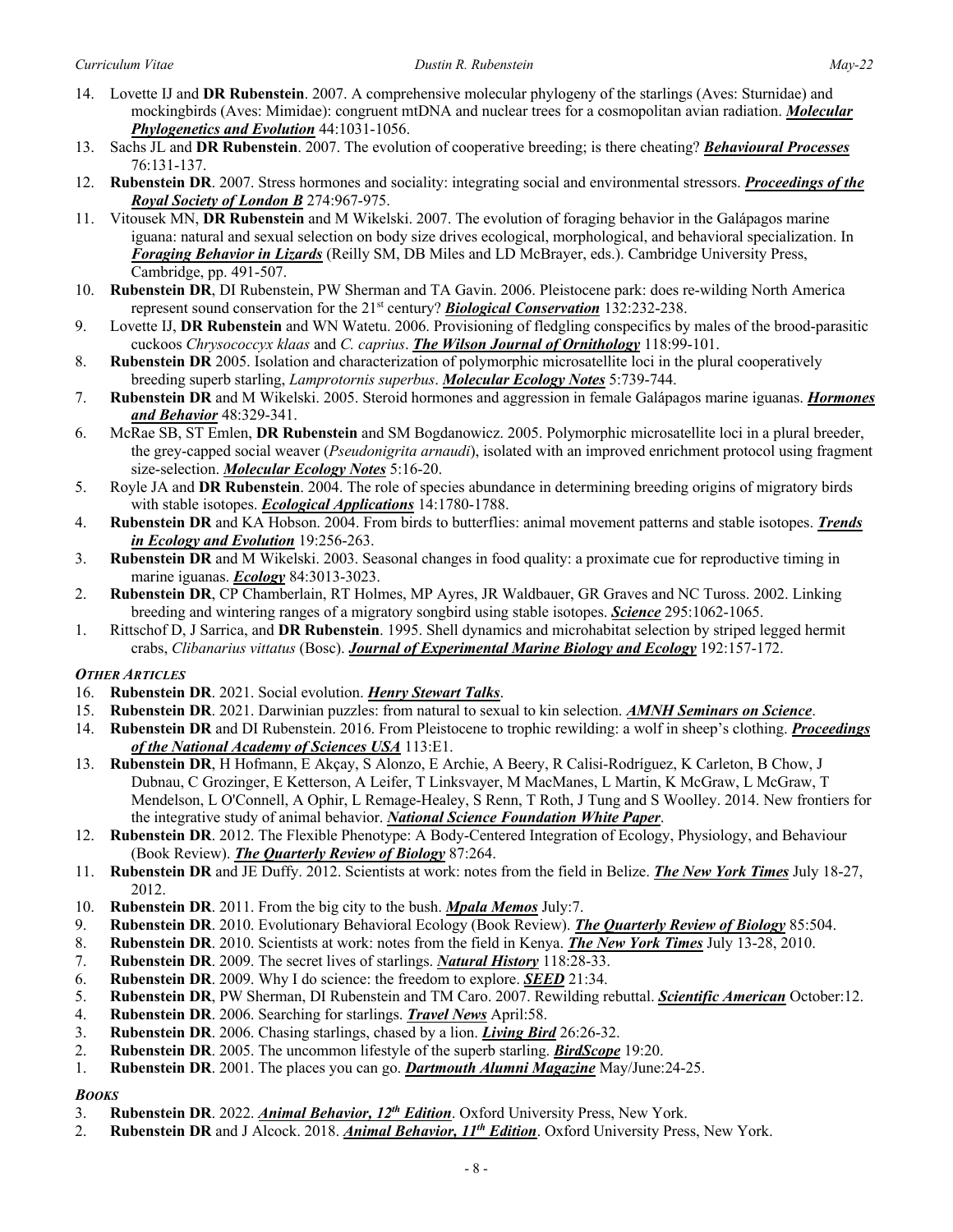## 1. **Rubenstein DR** and P Abbot. 2017. *Comparative Social Evolution*. Cambridge University Press, Cambridge.

### *EDITED VOLUMES*

- 2. **Rubenstein DR** and HA Hofmann. 2015. New frontiers for the integrative study of animal behavior. *Current Opinion in Behavioral Sciences* 6:1-182.
- 1. **Rubenstein DR**, RO Prum and M Levandowsky. 2012. Sexual selection, social conflict and the female perspective. *Philosophical Transactions of the Royal Society B* 367:2248-2375.

# **PRESENTATIONS**

| <b>INVITED SEMINARS</b> |                                                                                                          |
|-------------------------|----------------------------------------------------------------------------------------------------------|
| $2023 -$                | Department of Ecology and Evolutionary Biology, Princeton University                                     |
| 2021                    | Biology Department, Queen's University                                                                   |
| 2021                    | International Remote Seminar on Frontiers in Social Evolution                                            |
| 2021                    | Department of Biological Sciences, North Dakota State University                                         |
| 2021                    | Center for Studies in Physics and Biology, Rockefeller University                                        |
| 2020                    | Long-Term Animal Research Seminar Series, Duke University                                                |
| 2020                    | City University of New York (CUNY) Neuroscience Collaborative, CUNY Graduate Center                      |
| 2019                    | Federated Department of Biology, Rutgers University - Newark / New Jersey Institute of Technology        |
| 2019                    | Department of Biological Sciences, Columbia University                                                   |
| 2018                    | Program in Ecology, Evolution and Conservation, University of Illinois, Urbana                           |
| 2018                    | Institute of Ecology and Evolution, University of Bern                                                   |
| 2018                    | Richard Gilder Graduate School, American Museum of Natural History                                       |
| 2017                    | Department of Collective Behaviour, University of Konstanz                                               |
| 2017                    | Division of Integrative Biology, University of South Florida                                             |
| 2017                    | Biodiversity Research Center, Academia Sinica, Taiwan                                                    |
| 2017                    | Department of Biology, University of Kentucky                                                            |
| 2017                    | Department of Ecology and Evolutionary Biology, University of Michigan (Storer Lecture)                  |
| 2017                    | Department of Psychology, Cornell University                                                             |
| 2017                    | Distinguished Speakers in Behavioral and Brain Sciences, Cornell University                              |
| 2016                    | Centre for Ecology and Conservation, University of Exeter, Penryn                                        |
| 2016                    | Department of Biological Sciences, Dartmouth College                                                     |
| 2015                    | University Seminar in the Integrative Study of Animal Behavior, Columbia University                      |
| 2015                    | Department of Anthropology, Rutgers University                                                           |
| 2015                    | Brain, Behavior and Evolution Group, University of Texas at Austin                                       |
| 2015                    | Department of Integrative Biology, University of Texas at Austin                                         |
| 2015                    | Behavioral Ecology Group, Department of Anthropology, Stony Brook University                             |
| 2015                    | Ecology, Evolution, and Environmental Science Faculty, School of Life Sciences, Arizona State University |
| 2015                    | Department of Biology, Brooklyn College                                                                  |
| 2015                    | Department of Biology, University of Miami                                                               |
| 2014                    | Biology Department, University of Massachusetts Amherst                                                  |
| 2014                    | Department of Biological Sciences, Vanderbilt University                                                 |
| 2014                    | Centre for Ecology and Conservation, University of Exeter, Penryn                                        |
| 2014                    | Department of Molecular, Cellular and Biomedical Sciences, University of New Hampshire                   |
| 2014                    | Department of Ecology and Evolutionary Biology, Tulane University                                        |
| 2014                    | Biology Department, Fairfield University                                                                 |
| 2013                    |                                                                                                          |
| 2013                    | Department of Neurobiology and Behavior, Cornell University                                              |
|                         | National Evolutionary Synthesis Center, Duke University                                                  |
| 2013                    | Department of Biology, Indiana University                                                                |
| 2013                    | Biology Program, Bard College                                                                            |
| 2013                    | Department of Biology, North Carolina State University                                                   |
| 2012                    | Department of Biology and Health Sciences, Pace University                                               |
| 2012                    | Department of Psychology, Columbia University                                                            |
| 2012                    | Department of Biology, Boston University                                                                 |
| 2012                    | <b>Empire State College</b>                                                                              |
| 2012                    | Department of Ecology and Evolutionary Biology, Princeton University                                     |
| 2012                    | Department of Ecology and Evolutionary Biology, Univ of Connecticut (Graduate Student Invited Speaker)   |
| 2011                    | Richard Gilder Graduate School, American Museum of Natural History                                       |
| 2011                    | Biology Department, Tufts University (Graduate Student Invited Speaker)                                  |
| 2011                    | Ecology and Evolution Department, Stony Brook University                                                 |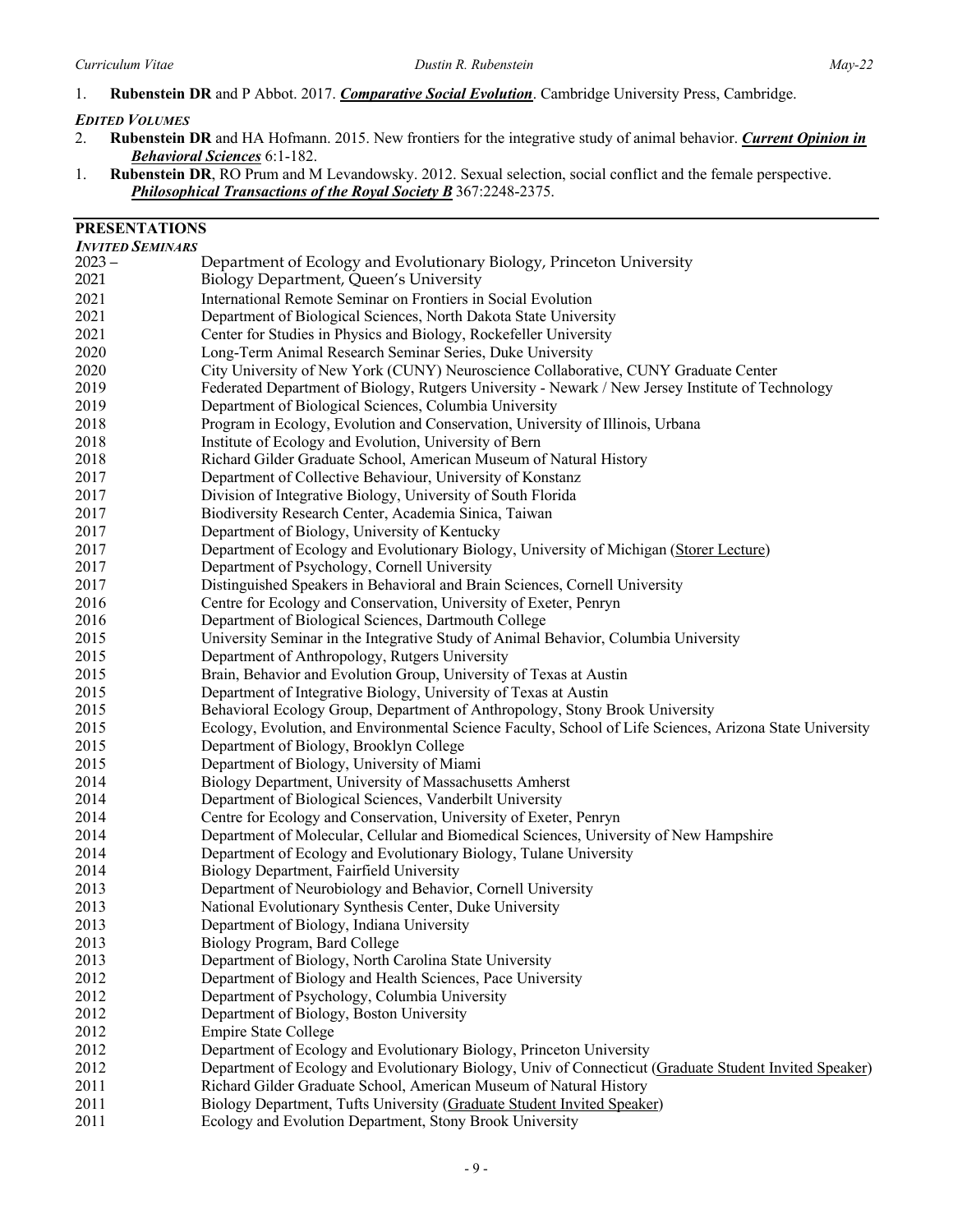| 2011                  | Department of Zoology & Edward Grey Institute of Field Ornithology, Oxford University                    |
|-----------------------|----------------------------------------------------------------------------------------------------------|
| 2011                  | Department of Ecology and Evolutionary Biology, Yale University                                          |
| 2010                  | Department of Biology, Fordham University                                                                |
| 2010                  | Department of Ecology, Evolution and Behavior, University of Minnesota                                   |
| 2010                  | University Seminar in Population Biology, Columbia University                                            |
| 2010                  | Department of Psychology, Hunter College                                                                 |
| 2010                  | Biology Department, Queens College                                                                       |
| 2010                  | Department of Biological Sciences, Columbia University                                                   |
| 2010                  | Department of Animal Sciences, Rutgers University                                                        |
| 2009                  | Department of Ecology, Evolution and Environmental Biology, Columbia University                          |
| 2009                  | Department of Biological Sciences, Virginia Tech University                                              |
| 2009                  | Department of Biology, San Francisco State University                                                    |
| 2009                  | Miller Institute for Basic Research, University of California, Berkeley                                  |
| 2008                  | School of Biological Sciences, University of Auckland                                                    |
| 2008                  | Department of Ecology and Evolutionary Biology, University of California, Santa Cruz                     |
| 2008                  | Division of Integrative Biology, University of South Florida                                             |
| 2008                  | Department of Biology, California State University, Fresno                                               |
| 2008                  | School of Biological Sciences, Washington State University                                               |
| 2008                  | Biology Department, University of Massachusetts Amherst                                                  |
| 2007                  | Department of Ecology, Evolution and Environmental Biology, Columbia University                          |
| 2007                  | Department of Integrative Biology, University of California, Berkeley                                    |
| 2007                  | Ecology, Evolution, and Environmental Science Faculty, School of Life Sciences, Arizona State University |
| 2007                  | Section of Evolution and Ecology, University of California, Davis                                        |
| 2006                  | Museum of Vertebrate Zoology, University of California, Berkeley                                         |
| 2006                  | Department of Neurobiology and Behavior, Cornell University                                              |
| 1999                  | Museum of Vertebrate Zoology, University of California, Berkeley                                         |
|                       |                                                                                                          |
| <b>INVITED PAPERS</b> |                                                                                                          |
| 2021                  | Symposium, The Evolution of Social Behaviour, University of Bern                                         |
| 2020                  | Keynote, Grand Challenges Symposium: Challenges of Scaling Research, Max Planck Institute                |
| 2020                  | Symposium, Epigenetic Mechanisms and Endocrine Systems, Soc for Int & Comp Bio, Austin                   |
| 2019                  | Linking Individual Behavior to Community Responses in Changing Landscapes, Yale University               |
| 2019                  | Symposium, Stress Responses to Organismal Phenotype, Soc for Int & Comp Bio, Tampa                       |
| 2018                  | Keynote Day 2, V Conference & X Symp of Psychobiology, Fed Univ of Rio Grande do Norte, Brazil           |
| 2018                  | Opening Keynote, V Conference & X Symp of Psychobiology, Fed Univ of Rio Grande do Norte, Brazil         |
| 2018                  | Symposium Keynote, Avian Ecological Epigenetics, International Ornithological Congress, Vancouver        |
| 2018                  | Symposium, Ecol & Evol Social Insect Brains, Int Union for the Study of Social Insects, Guarujá, Brazil  |
| 2018                  | Symposium, Comparative Social Evolution, Arrola                                                          |
| 2018                  | Winter Animal Behavior Conference, Steamboat Springs                                                     |
| 2017                  | Keynote, Social Complexity: Patterns, Processes and Evolution, German Primate Center, Gottigen           |
| 2017                  | Symposium, Pathways in Social Evolution, Behaviour, Estoril                                              |
| 2017                  | President's Symposium, Evol, Hormones & Behav, Society for Behav Neuroendocrinology, Long Beach          |
| 2017                  | Symposium, Social Evolution and Genome Complexity, New York                                              |
| 2017                  | Symposium, Mechanisms Underlying Variation in Pro-social Behavior, Soc Int & Comp Bio, New Orleans       |
| 2016                  | Symposium, Nothing in Neurosci Makes Sense Except in Light of Behavior, Soc Int & Comp Bio, Portland     |
| 2015                  | International Symposium on Biomathematics and Ecology Education and Research, Illinois State University  |
| 2015                  | Symposium, New Frontiers for the Int Study of Animal Behavior, Animal Behavior Society, Anchorage        |
| 2015                  | Plenary, Tipping Points in Medicine and Ecology, Institute for Systems Biology, Seattle                  |
| 2014                  | A Festschrift in Honor of Daniel I. Rubenstein, Princeton University                                     |
| 2014                  | Symposium, Evolution in Stochastic Environments, Centre for Biodiversity Dynamics, NTNU, Trondheim       |
| 2013                  | A Symposium in Honor of Paul W. Sherman, Cornell University                                              |
| 2013                  | Winter Animal Behavior Conference, Steamboat Springs                                                     |
| 2012                  | Japanese-American Kavli Frontiers of Science Symposium, National Academy of Sciences, Irvine             |
| 2012                  | Plenary, Ontario Ecology, Ethology and Evolution Colloquium, McMaster University                         |
| 2011                  | Plenary, American Ornithologists' Union, Jacksonville                                                    |
| 2011                  | Symposium, Sexual Selection, Social Conflict and the Female Perspective, New York                        |
| 2011                  | Colloquium, In the Light of Evolution V, National Academy of Sciences Sackler Colloquium, Irvine         |
| 2010                  | Symposium, Evolution of Avian Breeding Systems, International Ornithological Congress, Campos Jordao     |
| 2009                  | Symposium, Integrative Studies Starlings and Mockingbirds, American Ornithologists' Union, Philadelphia  |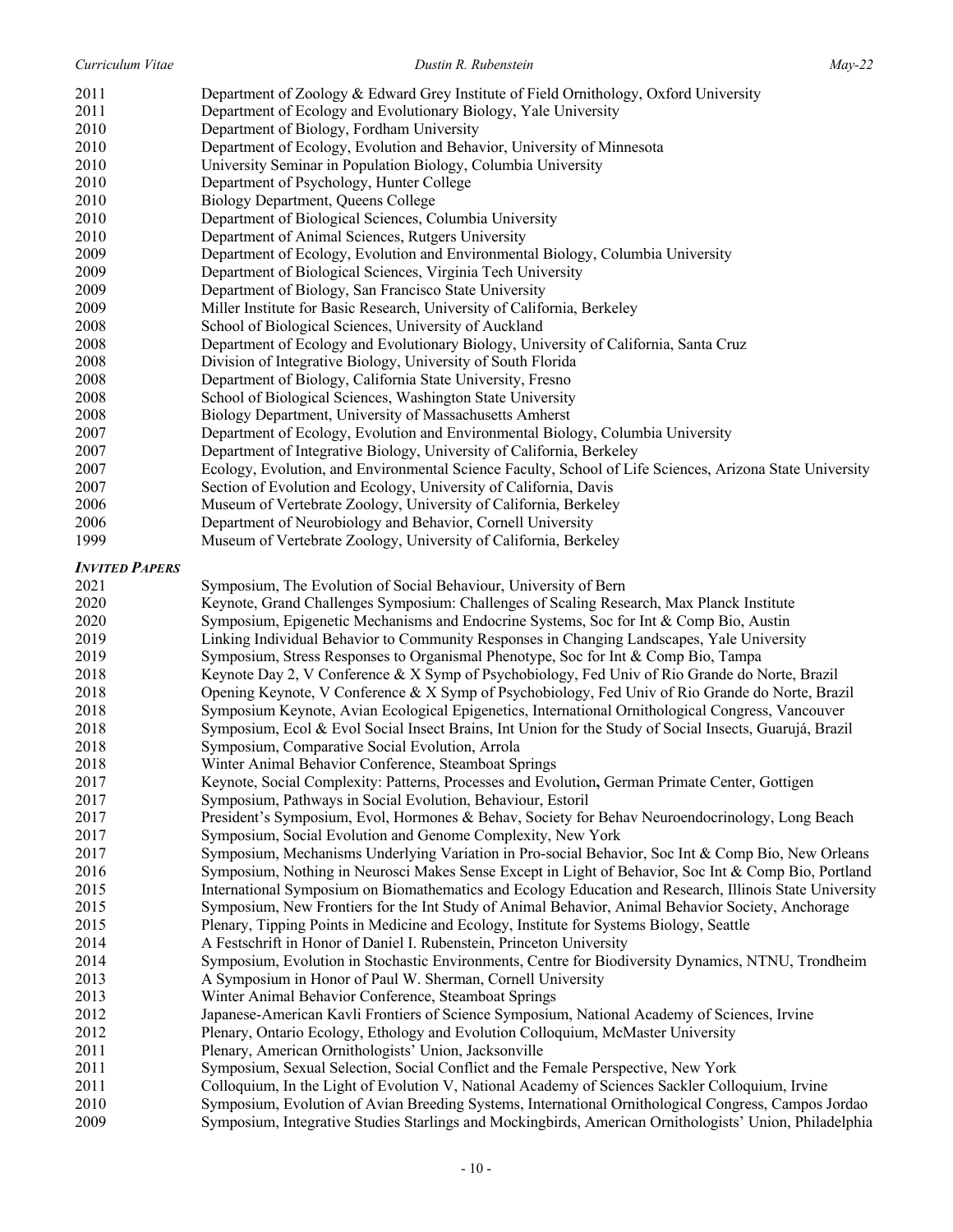| Curriculum Vitae              | Dustin R. Rubenstein                                                                                  | $Mav-22$ |
|-------------------------------|-------------------------------------------------------------------------------------------------------|----------|
| 2008                          | Symposium, Reproductive Skew, International Society for Behavioral Ecology, Cornell University        |          |
| 2008                          | Young Investigators Symposium, Integrative Avian Biology, American Ornithologists' Union, Portland    |          |
| 2007                          | Young Scientists Symposium, Evolutionary Ecology, University of Michigan                              |          |
| 2006                          | Young Investigators Symposium, Society for Behavioral Neuroendocrinology, Pittsburgh                  |          |
| 2006                          | Symposium, Emerging Issues in Cooperative Breeding, International Ornithological Congress, Hamburg    |          |
| 2004                          | Symposium, Meeting of Predoctoral and Physician Postdoctoral Fellows, Howard Hughes Medical Institute |          |
| <b>INVITED WORKING GROUPS</b> |                                                                                                       |          |
| 2020                          | National Academy of Sciences: Next Steps for Functional Genomics, Washington DC                       |          |
| 2019                          | National Science Foundation: Reintegrating Biology, Atlanta                                           |          |
| 2019                          | Multi-Species Movement, Max Planck-Yale Center for Biodiv, Movement and Global Change, Yale Univ      |          |
| 2018                          | American Museum of Natural History, Invisible Worlds Exhibit Design Committee, New York               |          |
| 2017                          | National Science Foundation & Columbia Univ Seminars: Social Evol and Genome Complexity, New York     |          |
| 2016                          | Reflective Teaching Certificate Course, Center for Teaching and Learning, Columbia University         |          |
| 2016                          | Helmsley/National Academies Summer Institute on Undergraduate Education, University of Connecticut    |          |
| 2014                          | National Academies Keck Futures Initiative: Collective Behavior: From Cells to Societies, Irvine      |          |

- National Evolutionary Synthesis Center: Sexual Selection: Challenges and Future Directions, Durham 2011 – 2013 National Evolutionary Synthesis Center: Demographic and Trait Analyses of Sociality, Durham
- 2011 2012 National Evolutionary Synthesis Center: Integrative Models of Vertebrate Sociality, Durham

National Science Foundation: New Frontiers for the Integrative Study of Animal Behavior, New York

- National Evolutionary Synthesis Center: Modeling Invertebrate Sociality, Durham
- 2009 2011 National Evolutionary Synthesis Center: Integrating Sexual Selection and Speciation, Durham
- 2009 National Science Foundation: Neuroendocrine and Genetic Mechanisms of Sociality, Santiago
- National Science Foundation: Connectivity of Migratory Birds, Smithsonian Institution

# *INVITED PUBLIC LECTURES*

| 2022                 | Virtual Featured Class, Undergraduate Admissions Office, Columbia University       |
|----------------------|------------------------------------------------------------------------------------|
| 2021                 | Virtual Featured Class, Undergraduate Admissions Office, Columbia University       |
| 2018                 | Dean's Day Reunion Lecturer, Frontiers of Science Mini Course, Columbia University |
| $\sim$ $\sim$ $\sim$ |                                                                                    |

- Dean's Day Reunion Lecturer, Frontiers of Science Mini Course, Columbia University
- Pint of Science, New York
- Master Class Leader, Science Invitational, Columbia University
- The Linnaean Society of New York
- Keynote Speaker, STEMposium, River Dell Regional High School
- The Linnaean Society of New York
- Café Science Columbia: Darwin Series, New York
- Cornell Lab of Ornithology, Ithaca

# *CONTRIBUTED PAPERS (FIRST-AUTHORED ONLY)*

- International Society for Behavioral Ecology, Stockholm
- Assoc for the Study of Animal Behaviour, New Frontiers in the Study of Animal Behaviour, Univ Konstanz International Society for Behavioral Ecology, University of Exeter
- Animal Behavior Society, Princeton University
- International Society for Behavioral Ecology, Hunter College/NYU
- International Society for Behavioral Ecology, Lund University
- Animal Behavior Society, Indiana University
- In the Light of Evolution III, National Academy of Sciences Sackler Colloquium, Irvine
- International Society for Behavioral Ecology, Cornell University
- Ecological Society of America, San Jose
- Animal Behavior Society, Burlington
- Society for Behavioral Neuroendocrinology, Monterey
- North American Ornithological Congress, Veracruz
- Animal Behavior Society, Snowbird
- Society for Behavioral Neuroendocrinology, University of Texas at Austin
- Society for Behavioral Neuroendocrinology, Lisbon
- International Society for Behavioral Ecology, University of Jyväskylä
- Society for Integrative and Comparative Biology, New Orleans
- International Society for Behavioral Ecology, University of Québec at Montreal
- Society for Conservation Biology, University of Hawaii at Hilo
- American Ornithologists' Union, Cornell University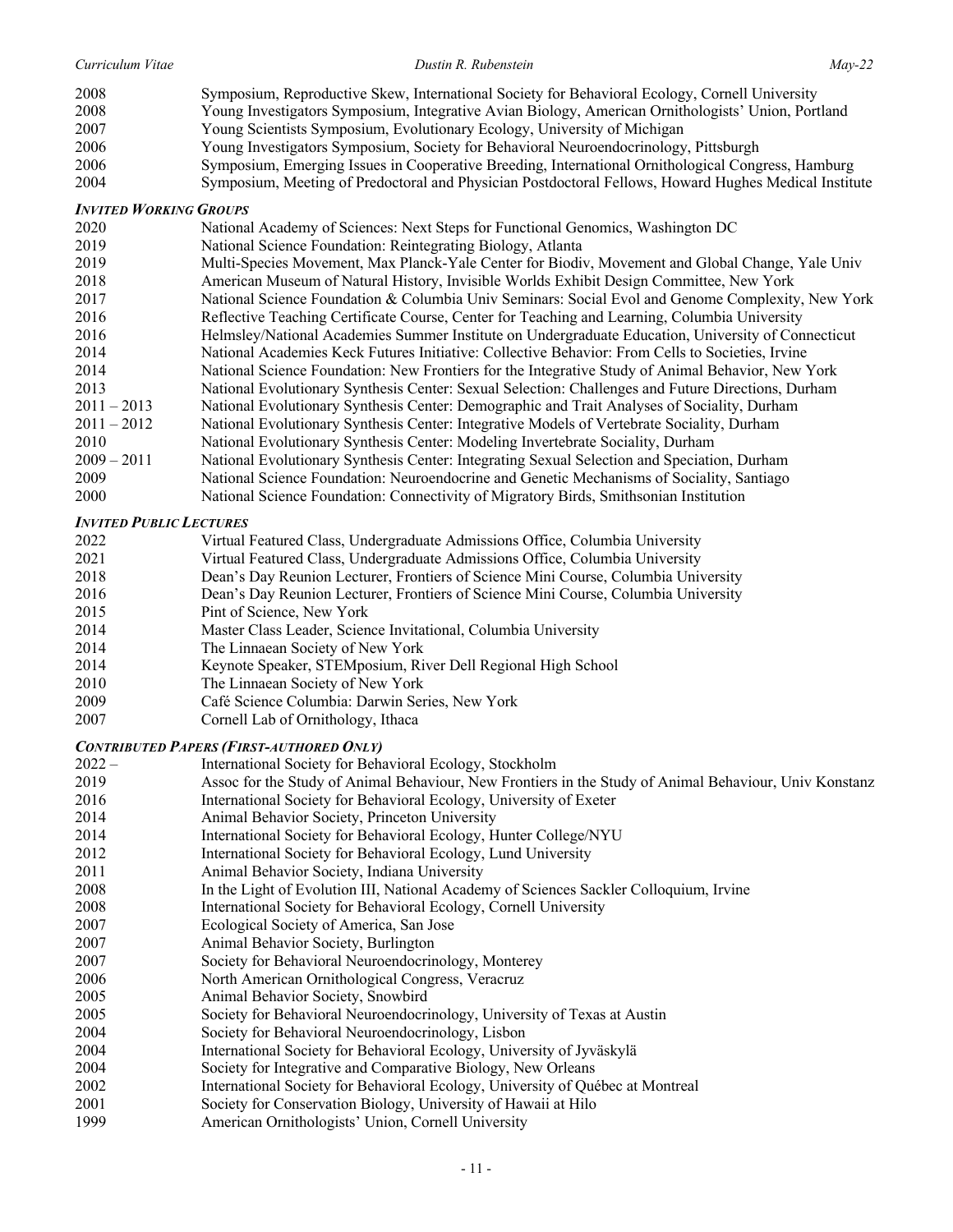#### *CONFERENCES, SYMPOSIA & WORKING GROUPS CO-ORGANIZED*

| 2017          | Social Evolution and Genome Complexity, New York                                                  |
|---------------|---------------------------------------------------------------------------------------------------|
| 2017          | Mechanisms Underlying Variation in Pro-social Behavior, Soc Int & Comp Bio, New Orleans           |
| 2016          | Nothing in Neuroscience Makes Sense Except in the Light of Behavior, Soc Int & Comp Bio, Portland |
| 2015          | New Frontiers for the Integrative Study of Animal Behavior, Animal Behavior Society, Anchorage    |
| 2014          | National Science Foundation: New Frontiers for the Integrative Study of Animal Behavior, New York |
| 2014          | 15 <sup>th</sup> Congress of the International Society for Behavioral Ecology, Hunter College/NYU |
| $2011 - 2013$ | National Evolutionary Synthesis Center: Demographic and Trait Analyses of Sociality, Durham       |
| $2011 - 2012$ | National Evolutionary Synthesis Center: Integrative Models of Vertebrate Sociality, Durham        |
| 2011          | Sexual Selection, Social Conflict and the Female Perspective, New York                            |
| 2009          | Integrative Studies of Starlings and Mockingbirds, American Ornithologists' Union, Philadelphia   |
|               |                                                                                                   |

### **EDITORIAL & REFEREE WORK**

| <b>EDITORIAL POSITIONS</b> |                                                                                                   |  |
|----------------------------|---------------------------------------------------------------------------------------------------|--|
| $2021 -$                   | Science Advances, Associate Editor                                                                |  |
| $2019 - 2022$              | Behavioral Ecology, Editorial Board                                                               |  |
| $2014 - 2015$              | Current Opinion in Behavioral Sciences, Guest Editor                                              |  |
| $2014-$                    | Frontiers in Ecology and Evolution, Social Evolution Section, Associate Editor                    |  |
| $2014 - 2022$              | Frontiers in Ecology and Evolution, Behavioral and Evolutionary Ecology Section, Associate Editor |  |
| $2013-$                    | Frontiers in Ecology and Evolution, Behavioral and Evolutionary Ecology Section, Review Editor    |  |
| $2012 - 2019$              | F1000Research, Editorial Board                                                                    |  |
| $2011 - 2020$              | PLOS ONE, Editorial Board                                                                         |  |
| $2011 - 2016$              | Proceedings of the Royal Society of London B, Editorial Board                                     |  |
| $2011 - 2012$              | Philosophical Transactions of the Royal Society B, Guest Editor                                   |  |
| $2010-$                    | Behavioral Ecology and Sociobiology, Associate Editor                                             |  |
| $2010 - 2019$              | F1000Prime, Theoretical Ecology Section, Faculty Member                                           |  |

#### *JOURNALS ARTICLES (110 JOURNALS)*

African Journal of Ecology Aging Research Reviews The American Naturalist Animals Animal Behaviour Ardea Asian Bioethics Review The Auk Basic and Applied Social Psychology Behavioral and Brain Sciences Behavioral Ecology Behavioral Ecology and Sociobiology Behaviour Biological Conservation Biology Letters Biological Journal of Linneaen Society Biological Reviews Biomedical Journal Bird Conservation International BMC Ecology BMC Evolutionary Biology British J Medicine and Medical Research Cell Systems Chemical Geology Communications Biology The Condor Current Anthropology Current Biology Current Zoology Diversity and Distribution Ecography Ecological Applications Ecological Indicators Ecological Modelling Ecology Ecology and Evolution Ecology Letters Ecosphere eLife Endangered Species Research Emu Environmental Science & Technology Estuaries and Coasts Ethology Evolution Evolution Letters Evolutionary Applications Evolutionary Ecology F1000 Research Frontiers in Behav and Evol Ecology Frontiers in Genetics Frontiers in Psychology Frontiers in Social Evolution Frontiers in Zoology Functional Ecology General and Comparative Endocrinology Geosciences GigaScience Global Change Biology Global Ecology and Biogeography Heredity Hormones and Behavior

Ibis Journal of Animal Ecology Journal of Applied Entomology Journal of Asia-Pacific Entomology Journal of Avian Biology Journal of Biogeography Journal of Evolutionary Biology Journal of Experimental Biology Journal of Experimental Zoology Part A Journal of Field Ornithology Journal of Poultry Science Journal of the Royal Society Interface Journal of Wildlife Management Journal of Zoo and Aquarium Research Journal of Zoology JSM Environmental Science & Ecology Molecular Biology Reports Molecular Ecology Movement Ecology Nature Nature Communications Nature Ecology & Evolution Nature Education Knowledge Naturwissenschaften Oecologia The Open Evolution Journal PCI Evolutionary Biology PeerJ Philosophical Transactions Royal Soc B Physiological and Biochemical Zoology PLOS Biology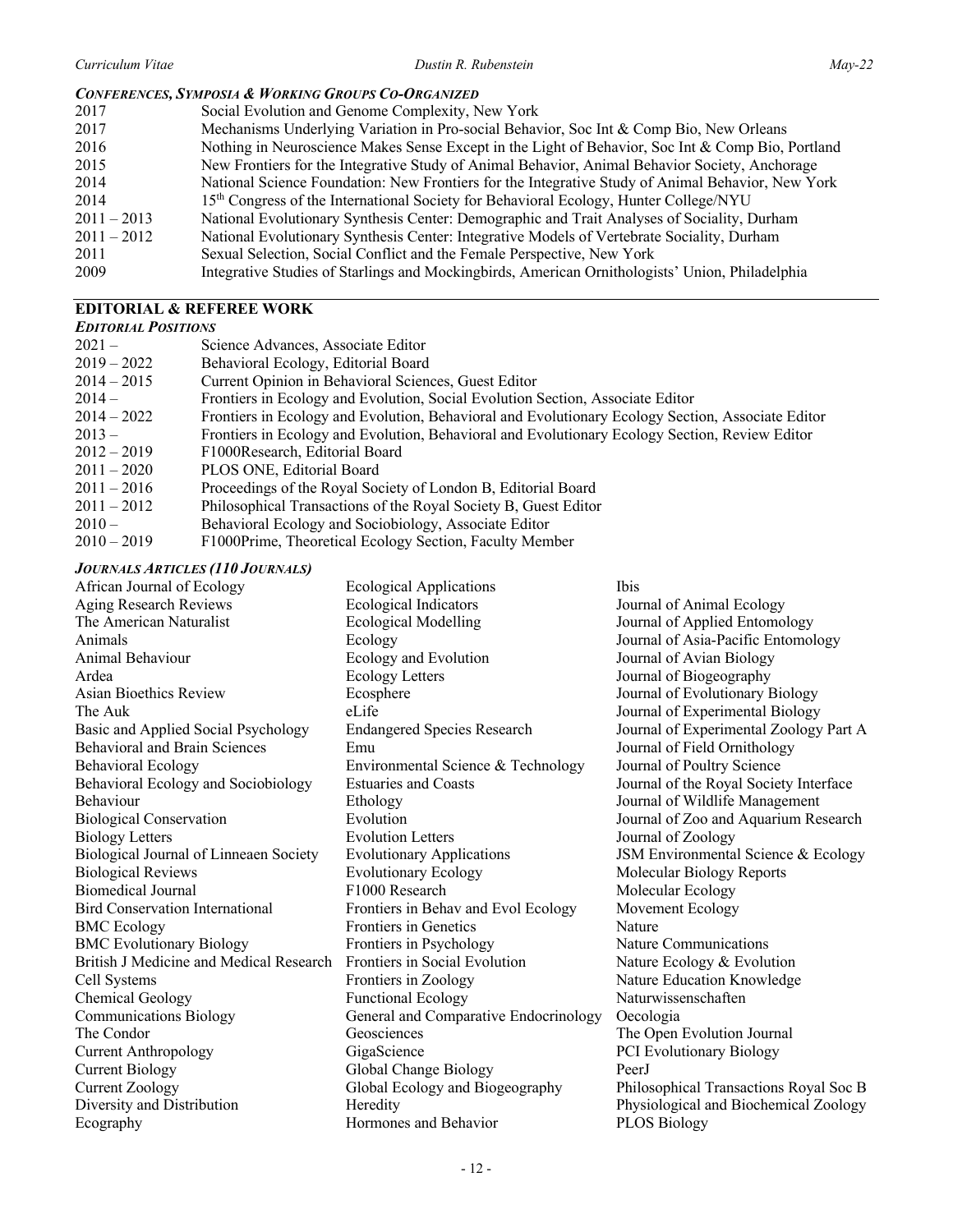PLOS ONE PNAS PNAS Nexus Proceedings Royal Society of London B Restoration Ecology Royal Society Open Science

## *BOOKS*

Cambridge University Press Elsevier Press

#### *RESEARCH GRANTS (APPOINTMENTS)*

Australian Research Council, Assessor European Science Foundation, College of Expert Reviewers

Sensors Science

Springer

Science Advances The Science of Nature

Scientific Reports

Sinauer Associates, Inc.

Science of the Total Environment

#### *RESEARCH GRANTS (PANELS & COMMITTEES)*

Columbia Earth Institute Travel Grant Program Columbia Global Scholars Program Columbia President's Global Innovation Fund Columbia Provost's Teaching & Learning Grants Columbia Research Initiatives in Science & Engineering Columbia Science Research Fellows Program Columbia Internal NSF PIRE Columbia Internal Packard Fellowships in Science and Engineering Cornell Sigma Xi National Geographic Society, Regional Mentor, East African Region National Science Foundation, Environmental Biology (Dimensions of Biodiversity) National Science Foundation, Integrative Organismal Systems (Behavioral Systems Doctoral Dissertation Improvement Grant) National Science Foundation, Integrative Organismal Systems (Behavioral Systems Pre-proposal) National Science Foundation, Integrative Organismal Systems (Behavioral Systems Full Proposal)

### *RESEARCH GRANTS (OUTSIDE REFEREE)*

Animal Behavior Society Student Research Grants American Association for the Advancement of Science American Philosophical Society Austrian Academy of Sciences Austrian Science Fund Chilean National Commission for Scientific and Technological Research Cornell Center for the Environment Columbia Research Initiatives in Science & Engineering Columbia Internal Fulbright Czech Science Foundation European Research Council French National Research Agency German Academic Exchange Service German Research Foundation Graduate Women in Science Human Frontiers Science Program Israeli Science Foundation Louisiana Board of Regents Marsden Fund, New Zealand Max Planck Society, Germany Natural Environmental Research Council, United Kingdom National Geographic Society National Institutes of Health, Biobehavioral and Behavioral Processes National Research, Development and Innovation Office, Hungary National Science Centre, Poland Natural Sciences and Engineering Research Council of Canada National Science Foundation, LEAP National Science Foundation, Division of Environmental Biology (Ecology) National Science Foundation, Division of Environmental Biology (Population and Community Ecology)

Southwestern Naturalist Trends in Ecology and Evolution Trends in Parasitology The Wilson Journal of Ornithology Zoological Studies

Tropical Herping The University of Chicago Press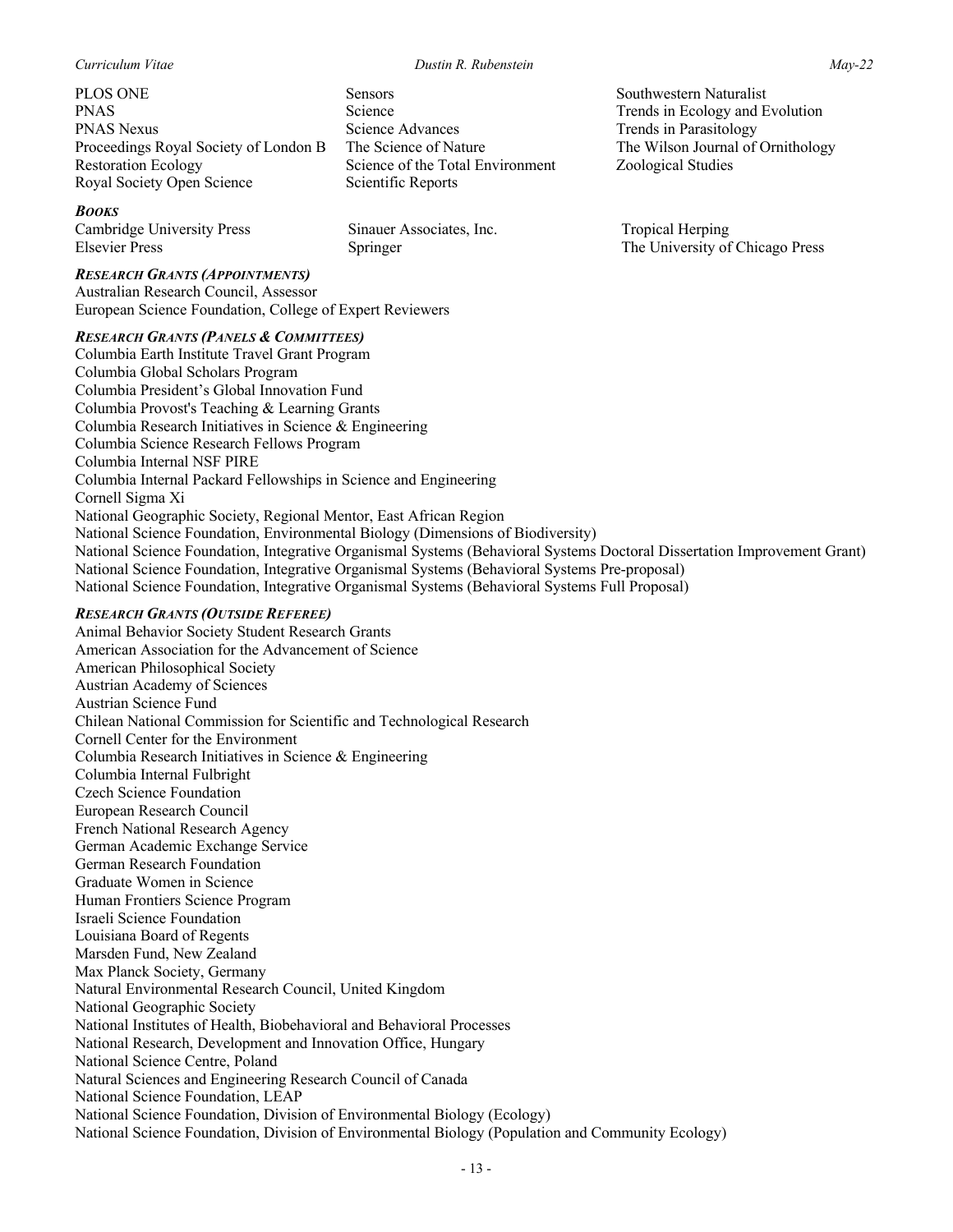#### *Curriculum Vitae Dustin R. Rubenstein May-22*

National Science Foundation, Division of Environmental Biology (Population and Evolutionary Processes) National Science Foundation, Division of Ocean Sciences (Biological Oceanography) National Science Foundation, Integrative Organismal Systems (Animal Behavior) National Oceanic and Atmospheric Administration / National Marine Fisheries Service Netherlands Organisation for Scientific Research New Zealand Ministry of Science and Innovation Research Foundation Flanders Royal Society, United Kingdom Swiss National Science Foundation United States - Israel Binational Science Foundation UK Research and Innovation

#### *SYNERGISTIC REVIEWING*

Columbia Undergraduate Admissions Office

# **SELECTED PRESS COVERAGE**

ABC News AAAS Science Update Radio American Scientist The Atlantic BBC Radio California Academy Sciences CNET CNN Columbia College Annual Report Columbia College Today Columbia Magazine Cornell Chronicle Current Biology Daily Mail Dartmouth News Discovery News The Economist ESPN Outside the Lines F1000Prime

German Public Radio The Guardian Huffington Post HHMI Bulletin Miami Herald MSNBC National Geographic National Public Radio (NPR) Nature Abstractions Nature News Nature Podcast Nature Science Update Nautilus Newsweek New Scientist NPR Radio New York Post The New York Times The Onion

San Diego Tribune Science 360 Science Perspectives ScienceNOW Science News Scientific American Smithsonian Magazine Sydney Morning Herald The Science Times The Scientist Thomson Reuters Trends in Ecology & Evolution Today US News & World Report The Washington Post The Weather Channel Wired Magazine Yahoo News

# **TEACHING EXPERIENCE**

| <b>INSTRUCTOR</b>  |                                                                                                 |
|--------------------|-------------------------------------------------------------------------------------------------|
| 2021               | Plasticity in a Changing World, Columbia University                                             |
| 2019               | Scientific Analysis and Presentation, Columbia University                                       |
| 2019               | Adaptation to Changing Climates, Taiwan National University                                     |
| 2019               | Principles of Animal Behavior, Columbia University                                              |
| 2017               | Animal Behavior Training Course, Institute of Zoology, Chinese Academy of Sciences              |
| $2015 - 2020$ (8x) | Frontiers of Science (Core Curriculum), Columbia University                                     |
| 2014               | Social Evolution and Behavior, Rockefeller University                                           |
| $2013 - 2022$ (6x) | Biology of African Animals and Ecosystems (Kenya Study Abroad Program), Columbia University     |
| 2012               | Comparative Social Evolution, Columbia University (with Arizona State, UC Berkeley, Vanderbilt) |
| 2011               | Tropical Biology (Kenya Field Course), Columbia University                                      |
| $2010 - 2014$ (3x) | Thesis Development, Columbia University                                                         |
| $2010 - 2021$ (4x) | Behavioral Ecology, Columbia University                                                         |
| $2010 - 2011$ (2x) | Student Research Seminar, Columbia University                                                   |
| $2009 - 2018$ (8x) | Environmental Biology I, Columbia University                                                    |
| 2007               | Animal Behavior, University of California, Berkeley                                             |
| $2005 - 2010$ (6x) | Tropical Field Ecology and Behavior (Kenya Field Course), Cornell University                    |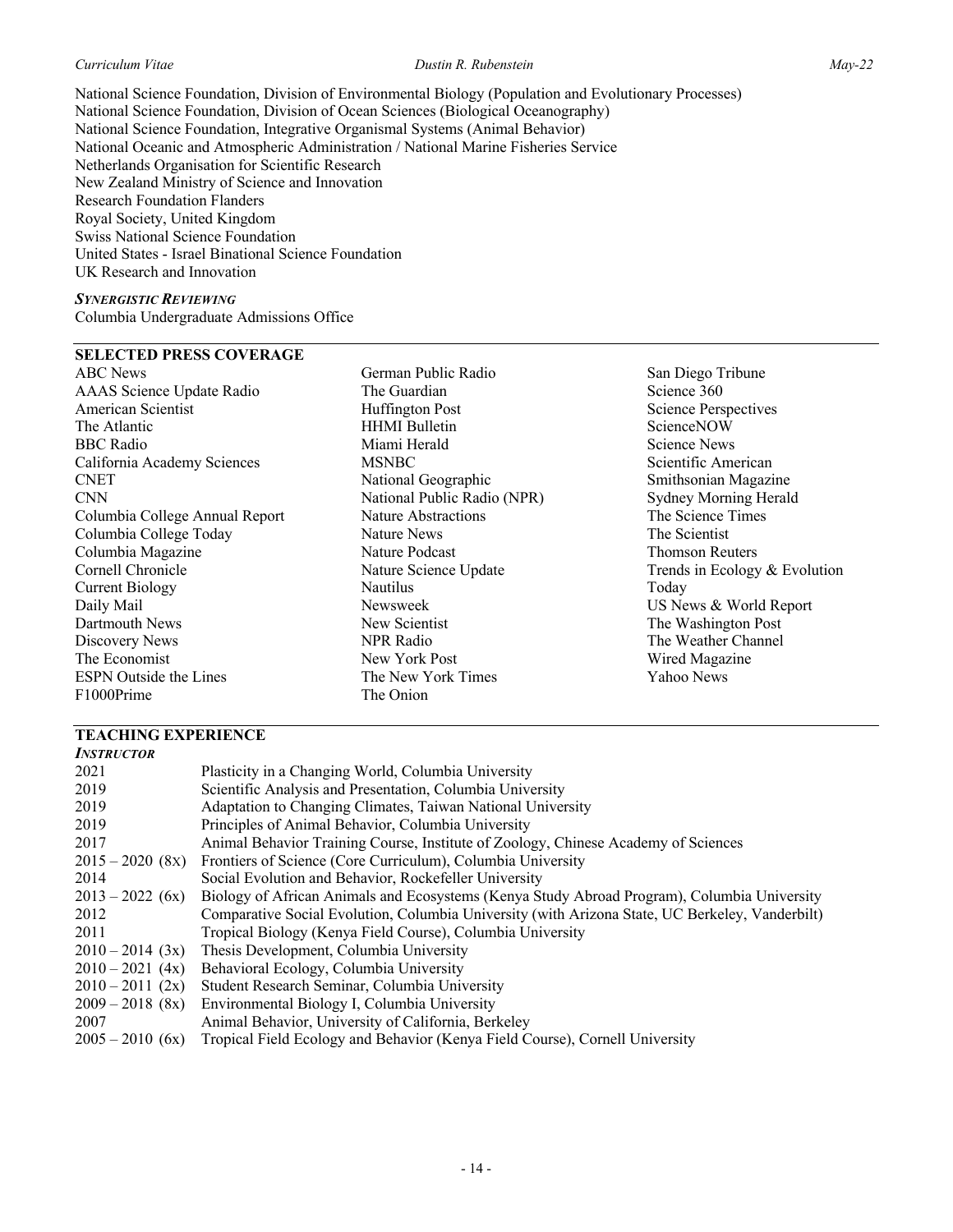## *ASSISTANT*

| 2004              | Head graduate teaching assistant, Introduction to Behavior, Cornell University |
|-------------------|--------------------------------------------------------------------------------|
| 2003              | Graduate teaching assistant, Introduction to Behavior, Cornell University      |
| 1998              | Undergraduate teaching assistant, Animal Behavior, Dartmouth College           |
| $1996 - 1997(2x)$ | Undergraduate teaching assistant, Ecology and Evolution, Dartmouth College     |

| <b>MENTORING</b> |                                                                                                 |
|------------------|-------------------------------------------------------------------------------------------------|
| <b>POSTDOC</b>   |                                                                                                 |
| $2022 -$         | Stefanie (Siller) Wilks (Columbia Frontiers of Science Fellowship)                              |
| $2021 -$         | Patrick Kennedy (Marie Skłodowska-Curie Fellowship & Simons Foundation Society Fellowship)      |
| $2019 - 2021$    | Renata Mazzei (Swiss National Science Foundation Early Postdoc.Mobility Fellowship)             |
|                  | Current Position: Postdoctoral Associate, Texas A&M University                                  |
| $2017 - 2020$    | Shana Caro (Simons Foundation Society Fellowship)                                               |
|                  | Current Position: Stengl-Wyer Fellowship, University of Texas at Austin                         |
| $2016 - 2019$    | Solomon Chak (Life Sciences Research Foundation Fellowship from Simons Foundation)              |
|                  | Current Position: Assistant Professor, SUNY Old Westbury                                        |
| $2015 - 2018$    | Rafael Maia (Simons Foundation Society Fellowship)                                              |
|                  | Current Position: Data Scientist, Apple Inc.                                                    |
| $2014 - 2017$    | Katherine Brooks (Columbia Frontiers of Science Fellowship)                                     |
|                  | Current Position: Collection Analysis Librarian, Columbia University                            |
| $2015 - 2016$    | Stephen Harris (Columbia Frontiers of Science Fellowship)                                       |
|                  |                                                                                                 |
|                  | Current Position: Assistant Professor, SUNY Purchase                                            |
| $2009 - 2012$    | Melissa Mark (NSF Minority Postdoctoral Research Fellowship)                                    |
|                  | Current Position: Director of Conservation Programming, University of Washington                |
| <b>PH.D.</b>     |                                                                                                 |
| $2024 -$         | Alexis Earl (NSF Graduate Research Fellowship Honorable Mention)                                |
| 2022             | Stefanie Siller (NSF Graduate Research Fellowship)                                              |
|                  | Current Position: Frontiers of Science Fellow and Lecturer in Discipline, Columbia University   |
| 2022             | Shailee Shah                                                                                    |
|                  | Current Position: Postdoctoral Associate, University of Rochester                               |
| 2021             | Yi-Ru Cheng                                                                                     |
|                  | Current Position: Postdoctoral Associate, Academia Sinica                                       |
| 2020             | Jay Falk (NSF Graduate Research Fellowship) (at Cornell University, co-advised with M. Webster) |
|                  |                                                                                                 |
|                  | Current Position: Postdoctoral Associate, University of Washington                              |
| 2017             | Sarah Guindre-Parker (NSERC Postgraduate Scholarship)                                           |
|                  | Current Position: Assistant Professor, Kennesaw State University                                |
| M.A.             |                                                                                                 |
| 2022             | Jerry Shuzhe Guan                                                                               |
|                  | Current Position: Ph.D. student, Harvard University                                             |
| 2021             | Catherine Yung-Yi Lan                                                                           |
|                  | Current Position: M.D. student, Poznań University of Medical Sciences                           |
| 2017             | Eleanor Diamant (NSF Graduate Research Fellowship Honorable Mention)                            |
|                  | Current Position: Ph.D. student, UCLA                                                           |
| 2017             | Yuki Haba                                                                                       |
|                  | Current Position: Ph.D. student, Princeton University                                           |
| 2017             |                                                                                                 |
|                  | Alyxandra Pikus                                                                                 |
|                  | Current Position: Senior Program Manager, Oxbridge Academic Programs                            |
| 2015             | Natalie Hofmeister                                                                              |
|                  | Current Position: Ph.D. student, Cornell University                                             |
| 2013             | Rebecca Kelley (NSF Graduate Research Fellowship Honorable Mention, 2x)                         |
|                  | Current Position: Senior Data Scientist, Amazon (Ph.D. New Mexico State University)             |
| 2012             | Kathleen Apakupakul                                                                             |
|                  | Current Position: Research Associate, Institute for Conservation Medicine, Saint Louis Zoo      |
| 2012             | James Kealey                                                                                    |
|                  | Current Position: Science Teacher, Richmond High School, Richmond CA                            |
| 2011             | Sara Keen (NSF Graduate Research Fellowship Honorable Mention, 2x)                              |
|                  | Current Position: Postdoctoral Research Fellow, Stanford University (Ph.D. Cornell University)  |
|                  |                                                                                                 |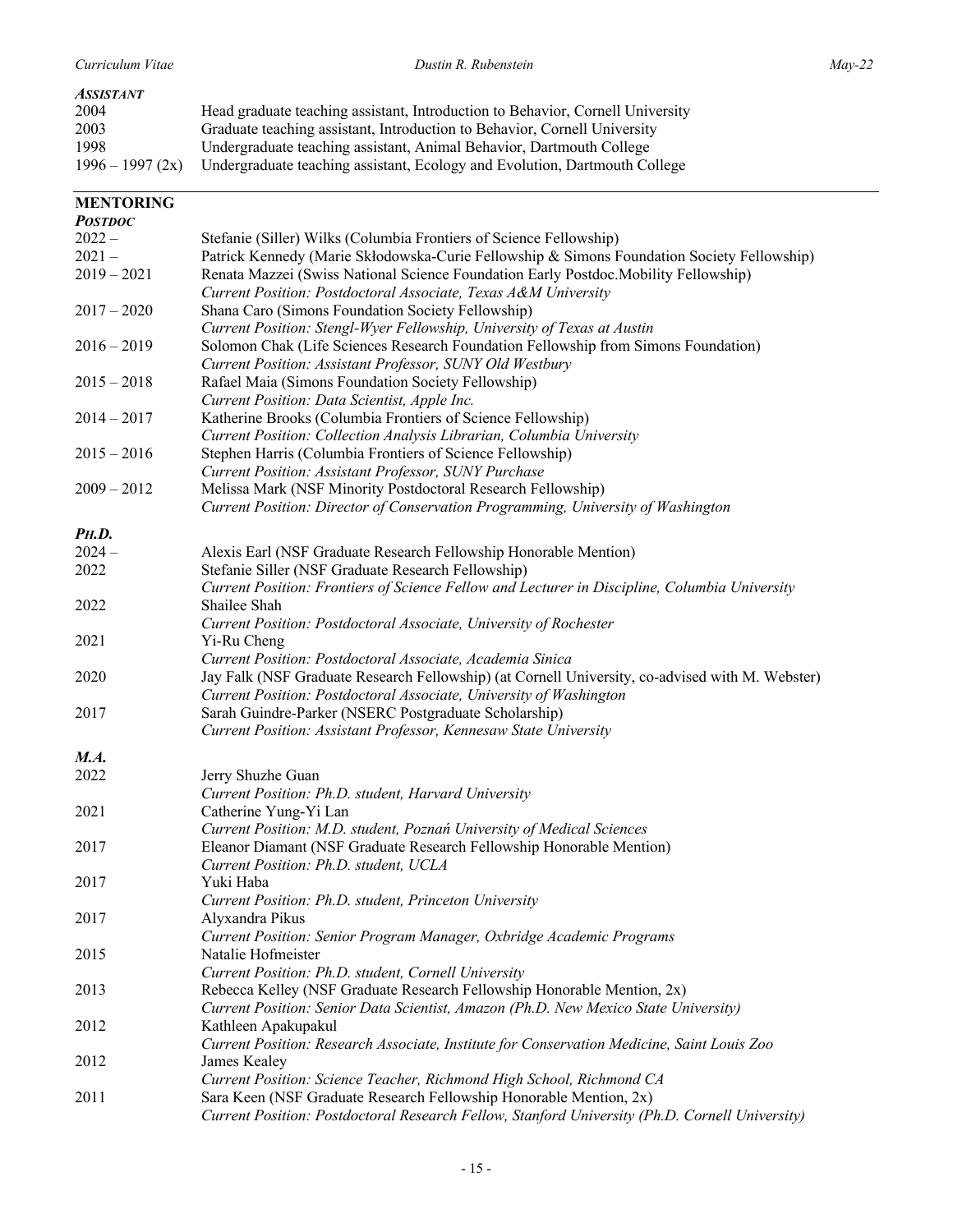| <b>UNDERGRADUATE THESES</b>       |                                                                                                         |
|-----------------------------------|---------------------------------------------------------------------------------------------------------|
| 2020                              | Arden Berlinger (Science Research Fellows Program)                                                      |
|                                   | Current Position: Ph.D. Student, University of Cambridge                                                |
| 2015                              | Laura Booth                                                                                             |
|                                   | Current Position: Biological Science Technician, Presidio Trust                                         |
| 2015                              | Hannah Skolnik (Amgen Scholars Program)                                                                 |
|                                   | Current Position: Associate Veterinarian, VCA Madera Pet Hospital (D.V.M. University California, Davis) |
| 2014                              | Lucia Weinman                                                                                           |
|                                   | Current Position: Ph.D. student, Rutgers University                                                     |
| 2012                              | Caitlin Dean                                                                                            |
|                                   | Current Position: Litigation Associate at Fish & Richardson P.C. (J.D. University of Michigan)          |
| 2012                              | Julia Pilowsky (NSF Graduate Research Fellowship for Tufts University)                                  |
|                                   | Current Position: Ph.D. student, University of Copenhagen (M.A. Tufts University)                       |
| 2012                              | Lea Pollack (Summer Undergraduate Research Fellows Program)                                             |
|                                   | Current Position: NSF Postdoctoral Research Fellow, Rice University, (Ph.D. Univ of California, Davis)  |
| 2011                              | Jeremy Law                                                                                              |
|                                   | Current Position: Certified Arborist/Natural Resources Specialist, AKRF (M.A. Columbia University)      |
|                                   |                                                                                                         |
| <b>UNDERGRADUATE INTERNS</b>      |                                                                                                         |
| 2022                              | Eriifeoluwa Adelusimo (sTEAM Fellows Program)                                                           |
| 2022                              | Yutian Lin (sTEAM Fellows Program)                                                                      |
| 2022                              | Ugochinyere Ndukwe (sTEAM Fellows Program)                                                              |
| 2022                              | Riley Smith (sTEAM Fellows Program)                                                                     |
| 2022                              | Jacob Whitson (sTEAM Fellows Program)                                                                   |
| 2022                              | Nicolas Beltran (sTEAM Fellows Program)                                                                 |
| 2022                              | Sarah Marazzi-Sassoon                                                                                   |
| 2021                              | Debbie Leung                                                                                            |
| 2021                              | Victor Castanho                                                                                         |
| 2021                              | Tatum McConnell                                                                                         |
| 2021                              | Faith Ajayi (Rabi Scholars Program)                                                                     |
| 2021                              | One Jae Lee                                                                                             |
| 2020                              | Shoshana Sernik                                                                                         |
| 2020                              | Sophia Kislik                                                                                           |
| 2020                              | Christian Eggers                                                                                        |
| 2019                              | Joseph Knee                                                                                             |
| 2019                              | Kaiulani Sakaguchi                                                                                      |
| 2019                              | Jake Arlow                                                                                              |
| 2018                              | Francsesca Garofalo                                                                                     |
| 2017                              | Tatini Mal-Sarkar (Rabi Scholars Program)                                                               |
| 2017                              | Michael Spiotta                                                                                         |
| 2016                              | Karen Bao                                                                                               |
| 2016                              | Fayme Cai                                                                                               |
| 2015                              | Catherine Chen                                                                                          |
| 2015                              | Elora Lopez                                                                                             |
| 2015                              | Brahadheeshwar Sundararaju                                                                              |
| 2014                              | Nathen Huang                                                                                            |
| 2014                              | Kerstin Nolan                                                                                           |
| 2014                              | Sonalee Rau                                                                                             |
| 2013                              | Madeline Cohen (NOAA Hollings Scholarship)                                                              |
| 2013                              | <b>Ben Eckersley</b>                                                                                    |
| 2012                              | Nathan Bailey                                                                                           |
| 2012                              | Heather D'Angelo                                                                                        |
| 2012                              | Jordan Hollarsmith (NOAA Hollings Scholarship)                                                          |
| 2006                              | <b>Brynn McCleery</b>                                                                                   |
|                                   |                                                                                                         |
| <b>POST BACCALAUREATE INTERNS</b> |                                                                                                         |

2020 Shane Fallon<br>
2015 Stefanie Sille Stefanie Siller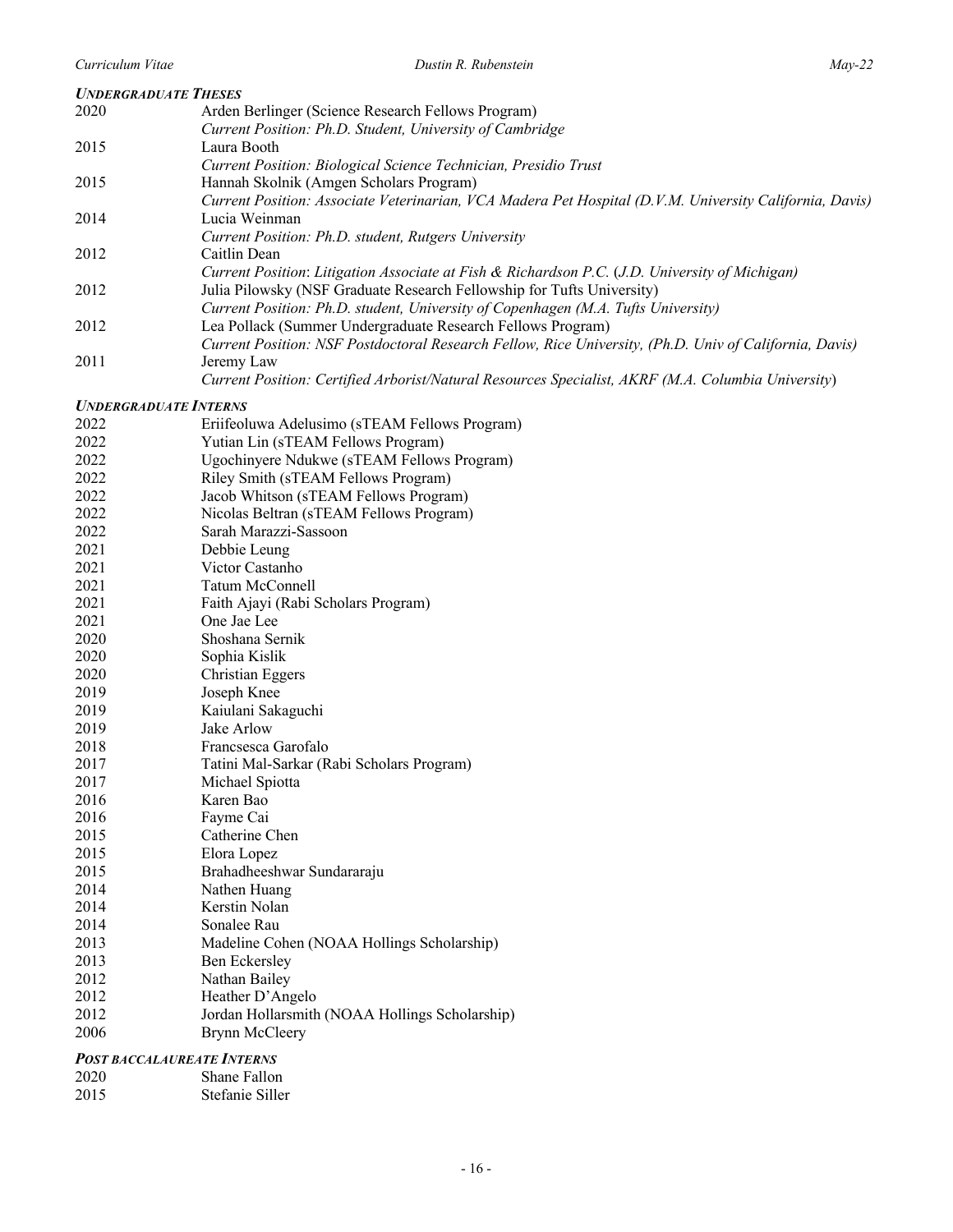| <b>HIGH SCHOOL INTERNS</b>         |                                                                                                            |
|------------------------------------|------------------------------------------------------------------------------------------------------------|
| 2018                               | Livia Marchese (Briarcliff High School)                                                                    |
| 2018                               | Hank Marriott (Ethical Culture Fieldston School)                                                           |
| $2017 - 2019$                      | Zhaleh Mahootian (Bronx High School of Science Biological and Physical Research Mentorship Program)        |
| 2017                               | Regina Hashim (home school student)                                                                        |
| $2016 - 2017$                      | Myron Huang (Bronx High School of Science Biological and Physical Research Mentorship Program)             |
| $2016 - 2017$                      | Rebecca Marcus (Mamaroneck High School Science Research Elective Program)                                  |
| 2016                               | Samuel Levy (Abram Joshua Heschel School Science Research Program)                                         |
| 2015                               | Katherine Grygiercyzk (Valley Stream South High School Independent Science Research Program)               |
| $2011 - 2013$                      | Gillian Carling (Bronx High School of Science Biological and Physical Research Mentorship Program)         |
| <b>VISITORS</b>                    |                                                                                                            |
| 2019                               | Yuqing Chen, University of Chinese Academy of Sciences                                                     |
| $2018 - 2020$                      | Timothy Grieves, North Dakota State University (NSF EPSCoR Res Infrastructure Improvement Grant)           |
| $2018 - 2019$                      | Gabrielle Welsh, University of Maryland                                                                    |
| 2017                               | Alexander Gottdiener, Princeton University                                                                 |
| $2015 - 2016$                      | Sarah Khalil, Cornell University                                                                           |
| 2015                               | Juan Rubalcaba, King Juan Carlos University (Spanish International Visiting Researcher Scholarship)        |
| 2015                               | Linnet Jessell, University of Kings College/Dalhousie University                                           |
| $2012 - 2013$                      | Suraj Nagaraj, University of California, Berkeley                                                          |
| $2011 - 2012$                      | Joseph Solomon, Hunter College                                                                             |
| 2011                               | Rafael Maia, University of Akron (NSF Doctoral Dissertation Improvement Grant)                             |
| 2011                               | Rebecca Harris, Cornell University                                                                         |
| $2008 - 2012$                      | Daniel Meliza, University of Chicago (NIH-NIDCD Postdoctoral Fellowship)                                   |
| $2007 - 2008$                      | Rebecca Calisi, University of California, Berkeley (Society for Integrative and Comparative Biology Grant) |
| 2007                               | Brynn McCleery, Cornell University                                                                         |
| 2007                               | Tyler Davis, Cornell University (Explorers Club Grant)                                                     |
| <b>GRADUATE COMMITTEES (CHAIR)</b> |                                                                                                            |
| $2025 -$                           | Elissa Sorojsrisom, Ph.D., E3B Columbia University (Major Advisors: Deren Eaton and Barbara Ambrose)       |
| $2023 -$                           | Michelle Uminski, M.A. E3B Columbia University (Major Advisor: Andres Bendesky)                            |
| $2023 -$                           | Rie Kaneko, M.A. E3B Columbia University (Major Advisor: Andres Bendesky)                                  |
| $2023 -$                           | Natalie Niepoth, Ph.D., E3B Columbia University (Major Advisor: Andres Bendesky)                           |
| 2021                               | Hiroki Tomida, M.A. E3B Columbia University (Major Advisor: Andres Bendesky)                               |
| 2019                               | Jacqueline Barry, M.A., ABD, E3B Columbia University (Major Advisor: Joel Cracraft)                        |
| 2019                               | Montana Airey, M.A., E3B Columbia University (Major Advisor: Josh Drew)                                    |
| 2017                               | Brian Weeks, Ph.D., E3B Columbia University (Major Advisors: Shahid Naeem and Joel Cracraft)               |
| 2017                               | Aaron Owen, Ph.D., The City University of New York (Major Advisor: David Lahti)                            |
| 2016                               | Charlotte Barkan, Ph.D., Neurobiology and Behavior Columbia University (Major Advisor: Darcy Kelley)       |
| 2016                               | Camillo Sanin, Ph.D., E3B Columbia University (Major Advisor: Joel Cracraft)                               |
| 2016                               | Tin Chi Solomon Chak, Ph.D., College of William and Mary (Major Advisor: Emmett Duffy)                     |
| 2016                               | Nathalia Rossi, Ph.D., E3B Columbia University (Major Advisor: Joshua Ginsberg)                            |
| 2015                               | Allison Roth, M.A., E3B Columbia University (Major Advisor: Marina Cords)                                  |
| 2015                               | Benedicte Bachelot, Ph.D., E3B Columbia University (Major Advisor: Maria Uriarte)                          |
| 2015                               | Gavin Leighton, Ph.D., University of Miami (Major Advisor: William Searcy)                                 |
| 2014                               | Robert Muscarella, Ph.D., E3B Columbia University (Major Advisor: Maria Uriarte)                           |
| 2014                               | Rafael Maia, Ph.D., University of Akron (Major Advisor: Matthew Shawkey)                                   |
| 2014                               | Su-Jen Roberts, Ph.D., E3B Columbia University (Major Advisor: Marina Cords)                               |
| 2014                               | Matthew Fagan, Ph.D., E3B Columbia University (Major Advisor: Ruth DeFries)                                |
| 2013                               | Jacob Lowenstein, Ph.D., ABD, E3B Columbia University (Major Advisor: Melanie Stiassny)                    |
| 2013                               | Irene Ballagh, Ph.D., Neurobiology and Behavior Columbia University (Major Advisor: Darcy Kelley)          |
| 2012                               | Snorri Sigurdsson, Ph.D., The City University of New York (Major Advisor: Joel Cracraft)                   |
| 2012                               | James Fuller, Ph.D., E3B Columbia University (Major Advisor: Marina Cords)                                 |
| 2012                               | Marina Cortes, Ph.D., E3B Columbia University (Major Advisor: Maria Uriarte)                               |
| 2012                               | Evan McCartney-Melstad, M.A., E3B Columbia University (Major Advisor: George Amato)                        |
| 2011                               | Alicia Srinivas, M.A., E3B Columbia University (Major Advisor: Miguel Pinedo-Vasquez)                      |
| 2010                               | al Calence MA Hunter Callege (Maian Advisem Mark Harbor)                                                   |

- Joseph Solomon, M.A., Hunter College (Major Advisor: Mark Hauber)
- Emily Schmidt, M.A., ABD, E3B Columbia University (Major Advisor: Christine Sheppard)
- 2010 Allisyn Gillet, M.A., E3B Columbia University (Major Advisor: Christine Sheppard)<br>2010 Danielle Adams, M.A., E3B Columbia University (Major Advisor: Christine Sheppare
	- Danielle Adams, M.A., E3B Columbia University (Major Advisor: Christine Sheppard)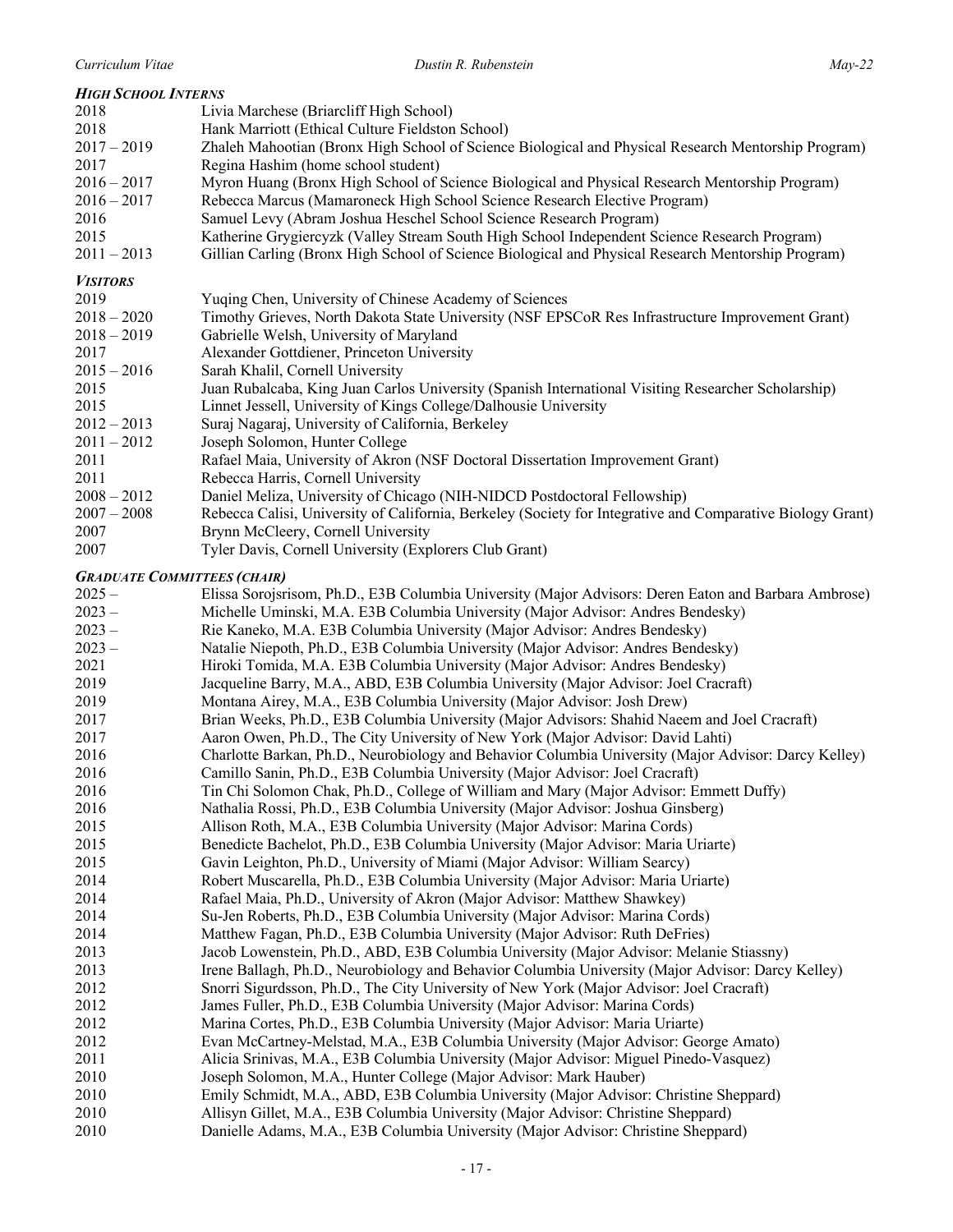# *GRADUATE ORAL EXAMINATION COMMITTEES*

| 2022 | Jared Meek (Major Advisor: Deren Eaton)                           |
|------|-------------------------------------------------------------------|
| 2020 | Amanda Johnston (Major Advisor: Marina Cords)                     |
| 2016 | Andrew Quebbeman (Major Advisors: Duncan Menge and Maria Uriarte) |
| 2016 | Thomas Bytnerowicz (Major Advisor: Duncan Menge)                  |
| 2016 | Jay Falk (Major Advisors: Michael Webster and Dustin Rubenstein)  |
| 2016 | Benton Taylor (Major Advisor: Duncan Menge)                       |
| 2013 | Brian Weeks (Major Advisors: Shahid Naeem and Joel Cracraft)      |
| 2012 | Camillo Sanin (Major Advisor: Joel Cracraft)                      |
| 2013 | Nathalia Rossi (Major Advisor: Joshua Ginsberg)                   |
| 2011 | Robert Muscarella (Major Advisor: Maria Uriarte)                  |
|      |                                                                   |

## *GRADUATE OUTSIDE DISSERTATION READER*

| 2020 | Martin Hing, University of Wollongong (Major Advisor: Marian Wong)       |
|------|--------------------------------------------------------------------------|
| 2017 | David Seager, University of Exeter, Penryn (Major Advisor: Michael Cant) |

# **SYNERGISTIC ACTIVITIES**

#### *UNIVERSITY SERVICE*

| <i>UNIVERSITI DERVICE</i> |                                                                                                       |
|---------------------------|-------------------------------------------------------------------------------------------------------|
| $2022 - 2025$             | Member, School of Professional Studies Executive Committee of the Faculty                             |
| 2021                      | Member, Arts & Sciences Hiring Exemptions Committee                                                   |
| $2020 - 2021$             | Co-Chair, PPC Subcommittee on Faculty Structure and Composition in the Arts & Sciences                |
| $2020 - 2021$             | Member, Faculty Budget Subcommittee on Undergraduate Teaching, Arts & Sciences                        |
| 2020                      | Columbia Research Initiatives in Science & Engineering, Office of Research Initiatives                |
| 2020                      | Member, PPC Faculty Hiring Subcommittee, Arts & Sciences                                              |
| 2020                      | Member, Global Scholars Prgrm Com, Columbia Global Centers & Office Undergrad Global Engagement       |
| 2020                      | Chair, PPC Classrooms Subcommittee, Arts & Sciences                                                   |
| 2020                      | External Member, Promotion and Tenure Committee, Arts & Sciences                                      |
| $2019 - 2020$             | Chair, PPC Childcare Subcommittee, Arts & Sciences                                                    |
| $2019 - 2022$             | Elected Member, Arts & Sciences Policy and Planning Committee (PPC)                                   |
| $2019 - 2021$             | Member, Faculty Review Committee for Provost's Teaching & Learning Grants                             |
| 2019                      | Member, Symposium Advisory Committee, Zuckerman Mind, Brain, Behavior Institute                       |
| $2018 - 2019$             | Director, Global Scholars Program in China: Adapting to Changing Climates                             |
| $2018 - 2019$             | Member, Department of Psychology Faculty Search Committee                                             |
| $2017 - 2019$             | Member, Columbia President's Global Innovation Fund Committee, Columbia Global Centers                |
| $2016 - 2019$             | Member, Columbia College-School of General Studies Joint Committee on Instruction (COI)               |
| $2016 -$                  | Member, Zuckerman Mind, Brain, Behavior Institute Affiliate Membership Committee                      |
| $2016 - 2017$             | Member, Columbia Center for Teaching and Learning Executive Director Search Committee                 |
| $2016 - 2017$             | Chair, Junior Faculty Advisory Board                                                                  |
| 2016                      | Dean's Day Reunion Lecturer, Frontiers of Science Mini Course                                         |
| $2015 - 2016$             | Elected Member, Junior Faculty Advisory Board                                                         |
| 2015                      | Guest Lecturer, Seminar on Science Writing, Columbia School of Journalism                             |
| 2015                      | Member, Packard Fellowships in Science and Engineering Committee, Office of Res Initiatives           |
| $2014-$                   | Member, Faculty Steering Committee, Columbia Global Centers   Nairobi                                 |
| $2014 - 2016$             | Member, Joint Arts & Sciences and Zuckerman Mind, Brain, Behavior Initiative Faculty Search Committee |
| 2014                      | Faculty Mentor, Presidential Global Fellowship Program, Office of Global Programs                     |
| 2014                      | Founding Member, Junior Faculty Advisory Board, Arts & Sciences                                       |
| 2014                      | Member, NSF Advisory Committee, Office of Research Initiatives                                        |
| 2014                      | Master Class Leader, Science Invitational, Admissions Office                                          |
| 2013                      | Panelist, History of Neuroscience Reading Group, Heyman Center for the Humanities                     |
| 2013                      | Faculty Mentor, Amgen Scholars Program                                                                |
| $2012 -$                  | Director, Program in Tropical Biology and Sustainability                                              |
| 2012                      | Panelist, Psychology Department Graduate Student Development Panel                                    |
| $2011 -$                  | Department Liaison, Science Scholars Experience, Admissions Office                                    |
| $2011 -$                  | Member, Science Faculty Admissions Committee, Admissions Office                                       |
| 2011                      | Panelist, Columbia Neuroscience Society Annual Research Symposium                                     |
| 2011                      | Member, Fulbright Campus Committee, Office of Research Initiatives                                    |
| 2011                      | Panelist, Neuroscience and Behavior Graduate Student Recruitment Panel                                |
| 2011                      | Member, Provost's Review Committee of the Guidelines for Laboratory Design Criteria                   |
| $2010 - 2014$             | Co-Chair, The University Seminar in Population Biology, University Seminars                           |